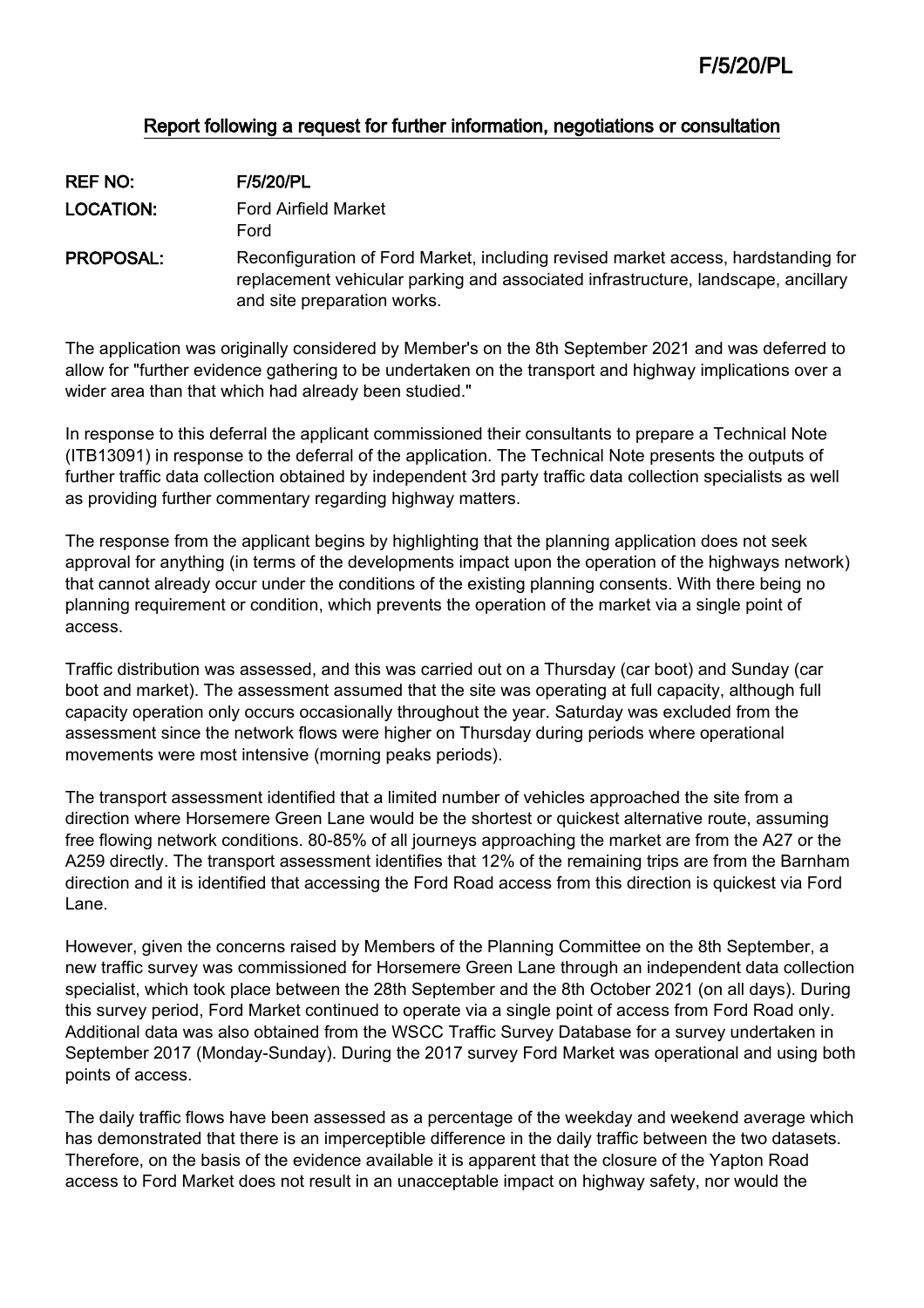residual cumulative impacts on Horsemere Green Lane be deemed as severe as identified under paragraph 111 of the National Planning Policy Framework (NPPF).

It has also been identified through the Technical Note that the A259 enhancements which the strategic sites are contributing towards will result in the improvement of journey times on the A259. As such, the A259 would become more viable in comparison to cutting through Horsemere Green Lane to avoid queuing on the A259.

The impacts of the planned developments, including the strategic allocation at Ford, have been tested through the Arun Transport Study (ATS) which was prepared in support of the Local Plan. The ATS did not identify that the future development would have an impact upon Horsemere Green Lane that would require intervention nor were any severe cumulative impacts identified.

The Transport Assessment associated with this application has considered the impact of traffic upon the operation of the highways network and the scope and methodologies adopted in the preparation of this assessment were agreed and undertaken in accordance with WSCC requirements. WSCC requested that additional sensitivity testing on the operating capacity of Horsemere Green Lane was undertaken, and scenarios were used which assumed traffic well beyond that which was predicted by the forecasts to ensure that the assessment was adequately robust.

The existing Transport Assessment has identified that the cumulative impacts of the proposed developments are not contrary to the NPPF and these conclusions are supported by WSCC who have agreed that the proposed development alone and in combination with other development does not require mitigation of either the Horsemere Green Lane/Church Lane or Horsemere Green Lane/Yapton Road junctions.

Climping Parish Council have undertaken consultation with local residents of Horsemere Green Lane and prepared a consultation summary note which sets out various future design options for Horsemere Green Lane. However, based upon all of the evidence available it is apparent that the matters identified by Clymping Parish Council are pre-existing operating conditions which are not a consequence of this application or other development at Ford. Therefore, mitigation of the junctions on Horsemere Green Lane as identified by Clymping Parish Council are not necessary to make this development acceptable in planning terms and would fail to satisfy the tests identified within Section 122 of The Community Infrastructure Levy Regulations 2010 (as amended).

Therefore, as originally identified the proposed reconfiguration of the market would accord with the aims and objectives of policy T SP1 and would not result in an unacceptable impact upon highway safety or a severe cumulative impact upon the operation of the road network in accordance with paragraph 111 of the National Planning Policy Framework (NPPF).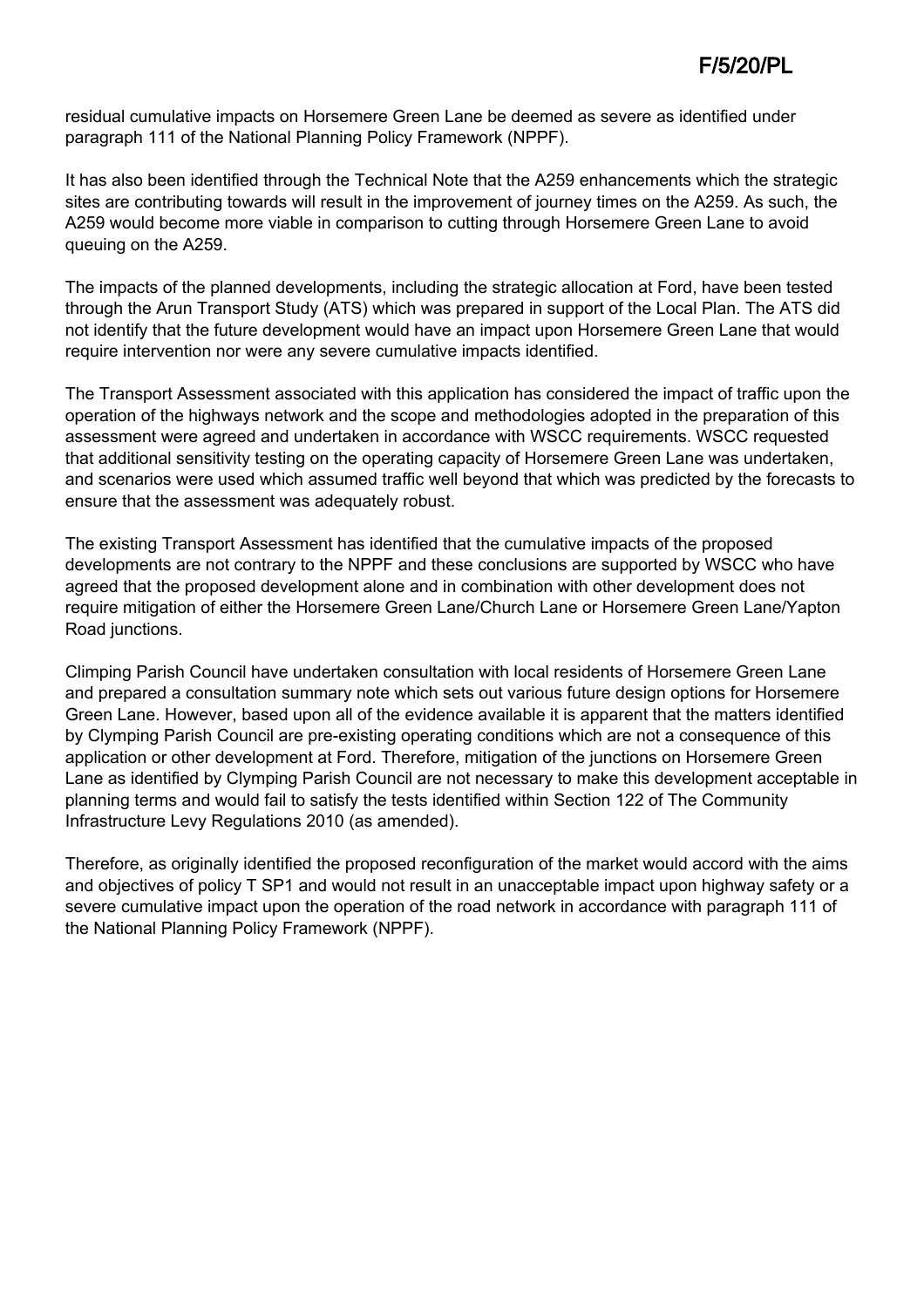# REPORT UPDATE

Application No: F/5/20/PL

Reason for the Update / Changes

Reason for Update/Changes:

1) Consultation response received from Ecology after the agenda was finalised and is summarised as follows:

"Should permission be granted, it should be conditioned that the mitigation and enhancements as proposed within section 5 of the Ecological Impact Assessment Report (2019) as provided by ECOSA, should be implemented in its entirety including:

·New tree planting of 0.14 hectares and 0.36 hectares of shrub planting to comprise a diverse mix of native species;

·No works to the on-site buildings and no external lighting;

·Precautionary clearance of grassland to minimise impacts on reptiles;

·Hibernation features for reptiles within new planting;

·Off-site compensatory habitat for reptiles.

As stated within the report, "the mobility of animals means that updated surveys will be required, particularly where development does not commence within 12 months of the survey". Since the latest reptile survey was undertaken in summer 2018, an updated reptile survey and mitigation, including the site for the off-site compensatory habitat for reptiles, will need to be provided."

In line with the above consultation response Condition 9 has been amended to no longer be precommencement and requires development to be carried out in accordance with mitigation and enhancements identified in Section 5 of the Ecological Impact Assessment Report (2019).

In addition to the variation to Condition 9 a new condition has been added as Condition 10 which requires the developer to submit a reptile survey and mitigation strategy for approval by the LPA prior to the commencement of development. This is to address that the reptile survey was carried out in Summer 2018 and as such should be updated prior to the commencement of development.

2) Condition 19 (now Condition 20) incorrectly referenced the western arm of the runway, this has been amended to eastern arm as was originally intended.

3) The officer's recommendation report in regards to archaeology concludes that subject to the use of a suitably worded condition the development would accord with policy HER DM6. However, policy HER DM6 requires that where a site on which development is proposed has the potential to include heritage assets with archaeological interest, the application must be accompanied by a desk based archaeological assessment.

In this case the application was not accompanied by a desk based archaeological assessment and as such cannot be deemed to accord with the requirements of HER DM6. However, as identified within the original officer's report the proposal has been considered by the Council's archaeologist who has confirmed that the use of a suitably worded condition would ensure that any features of archaeological interest were identified and recorded. Therefore, whilst the proposal would not accord with policy HER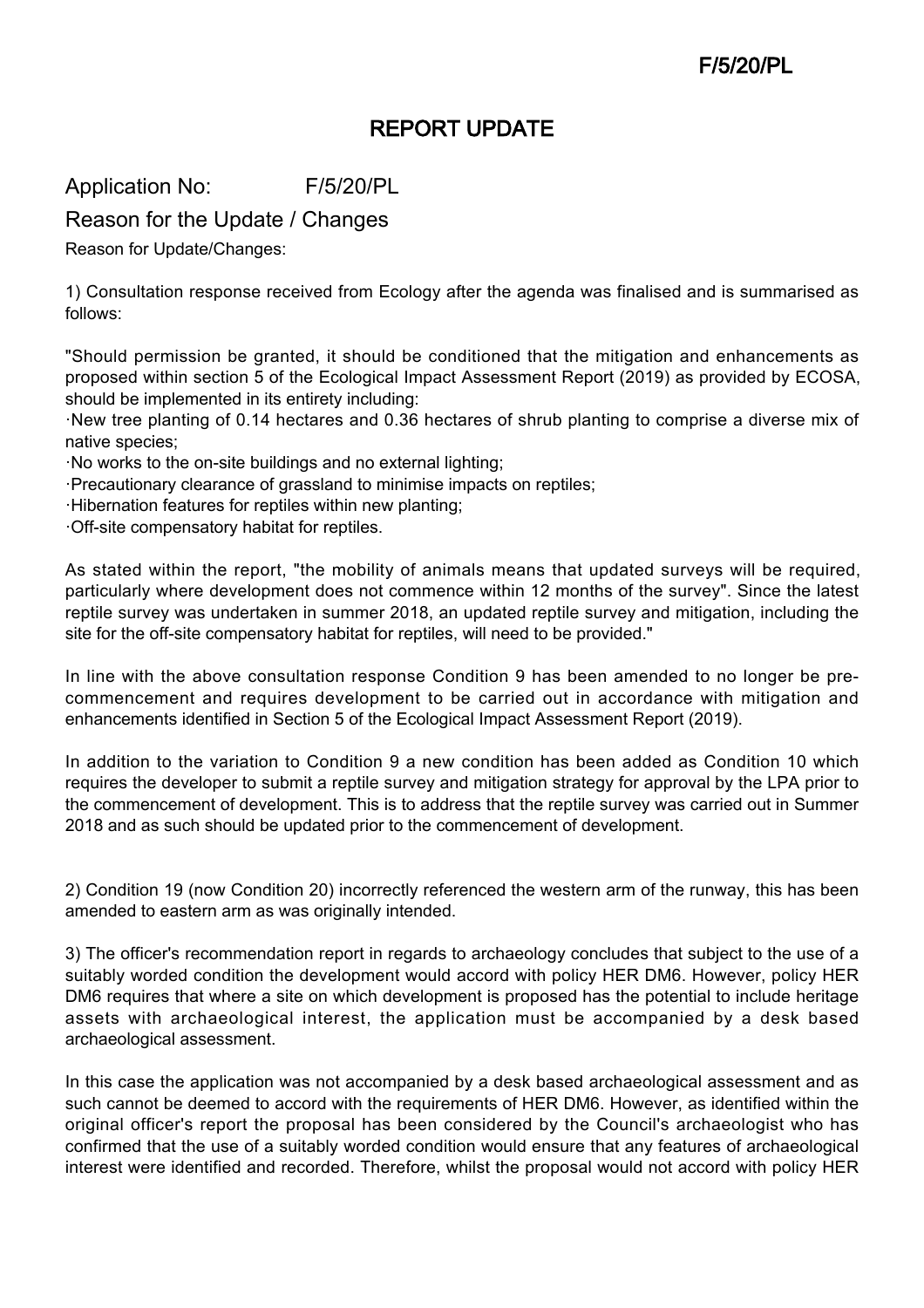DM6(a) the proposed condition ensures that the development will not have an unacceptable impact upon any archaeological features present at the site.

Officers Comment:

No additional comments in regards to the above matters.

Note: The changes to recommendation, conditions and/or reasons are attached on the amended replacement recommendation sheet.

#### Notes: Changes to recommendations, conditions and / or reasons for refusal will always be reflected in the recommendation section of the attached Officer's Report.

### PLANNING APPLICATION REPORT

REF NO: F/5/20/PL

- LOCATION: Ford Airfield Market Ford BN18 0FL
- PROPOSAL: Reconfiguration of Ford Market, including revised market access, hardstanding for replacement vehicular parking and associated infrastructure, landscape, ancillary and site preparation works.

#### SITE AND SURROUNDINGS

DESCRIPTION OF APPLICATION Planning permission is sought for the reconfiguration and regularisation of the operation of the Ford Market. The existing market has been in operation for approximately 20 years from the site and is currently accessed from Ford Road to the east and Yapton Road to the west. The market currently operates from the former runway with the eastern and western arms used for car parking and the northern and southern arms used as the market trading area.

> The application has been made in order to enable it to continue to operate following the allocation of the wider airfield site under policy SA1 of the Ford Neighbourhood Plan and SD8 of H SP2c of the Arun District Local Plan for a development of up to 1,500 dwellings.

> The proposed reconfiguration will consist of the removal of the western arm of the runway (excluded from the application site boundary), continued use of the eastern arm of the runway for visitor parking with a new pedestrian footpath along the southern edge of the eastern runway. A new overflow car park is proposed to the north of the vehicular access from Ford Road with a new pedestrian access proposed from the west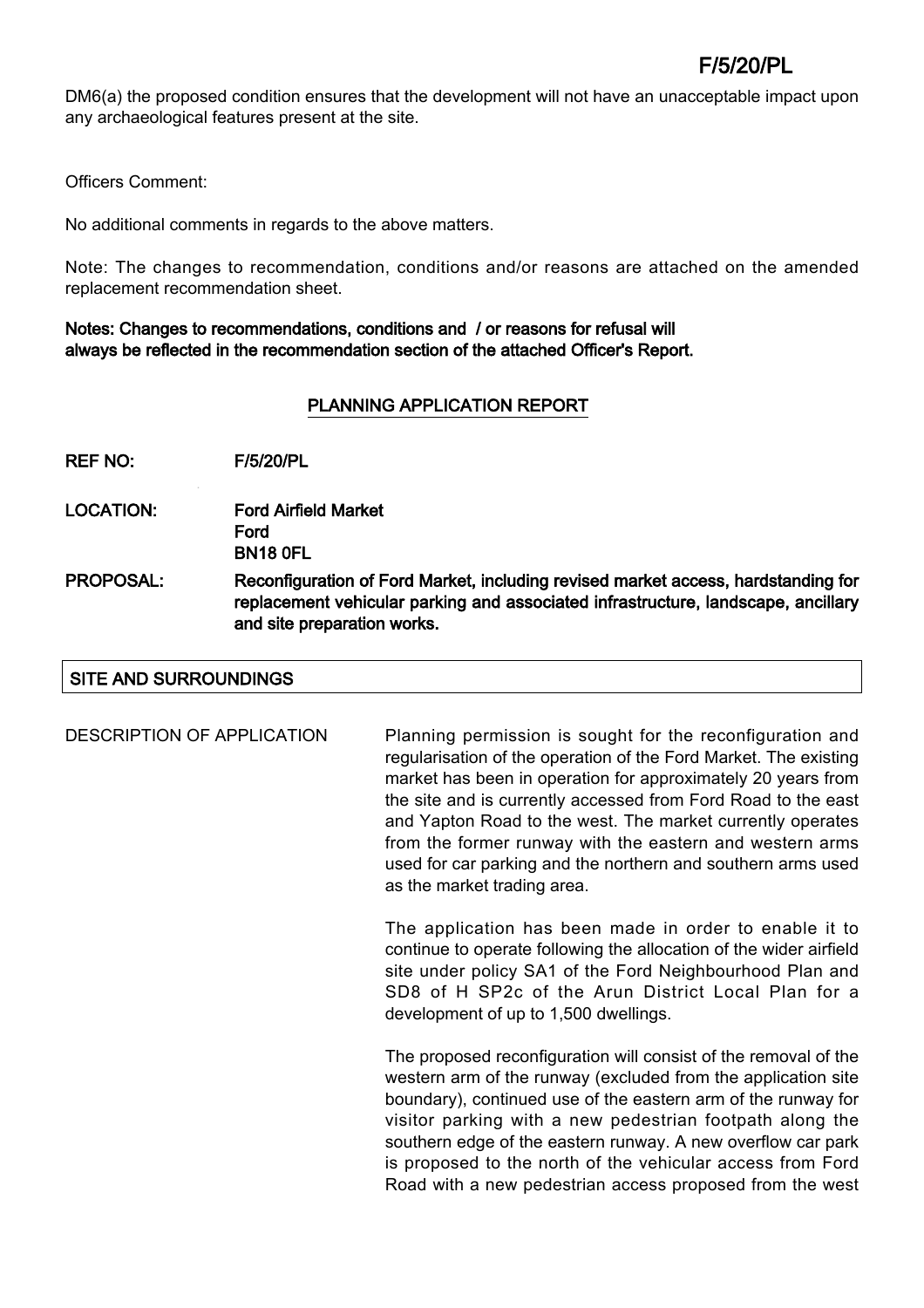|                              | where the new residential development would be located. It is<br>proposed for the northern and southern runways to remain in<br>their current form but to be available for flexible use as either<br>market or additional parking provision.                                                                                                                                                                         |
|------------------------------|----------------------------------------------------------------------------------------------------------------------------------------------------------------------------------------------------------------------------------------------------------------------------------------------------------------------------------------------------------------------------------------------------------------------|
| <b>SITE AREA</b>             | 7.12 hectares                                                                                                                                                                                                                                                                                                                                                                                                        |
| <b>TOPOGRAPHY</b>            | Predominantly flat.                                                                                                                                                                                                                                                                                                                                                                                                  |
| <b>BOUNDARY TREATMENT</b>    | The runways are bounded by a mixture of mature hedgerow<br>and tree planting.                                                                                                                                                                                                                                                                                                                                        |
| <b>SITE CHARACTERISTICS</b>  | The application site consists of the eastern and southern arms<br>of the former runway and a portion of the northern runway, as<br>well as land to the north of the existing vehicular access from<br>Ford Road. Currently a car boot, farmers' market and market<br>operate on Thursdays, Saturdays and Sundays from the site.<br>Some of the site remains in agricultural use.                                     |
| <b>CHARACTER OF LOCALITY</b> | A soft play (Flying Fortress) and Arun Sports Arena are<br>situated to the north of the application site on the remainder of<br>the northern arm of the runway. Land immediately surrounding<br>the application site is allocated for residential development<br>under policy SA1 of the Ford Neighbourhood Plan and SD8 of<br>H SP2c of the Arun District Local Plan for a development of up<br>to 1,500 dwellings. |
|                              | The airfield also accommodates a range of waste uses,<br>including the waste water treatment works operated by<br>Southern Water, a recycling facility and a waste management<br>facility operated by Grundon and Viridor. Two industrial<br>estates are also located within the wider airfield with Rudford<br>Industrial Estate to the south and Ford Industrial Estate to the<br>north-west.                      |
|                              | Neighbouring uses include HMP Ford to the east of the                                                                                                                                                                                                                                                                                                                                                                |

application site, anaerobic digestion plan and lagoon to the north and concrete batching plant to the west.

# RELEVANT SITE HISTORY

| F/15/88 | Continuance of use with amendments to Conditions 3 &<br>4 of planning consent F/7/86; to allow 4 fruit & vegetable<br>stalls onto the site at 7.30 a.m. on Sundays and<br>increasing the number of portacabins to 3 & removing<br>them from the site by 8 a.m. each Monday.                     | Refused<br>30-08-88              |
|---------|-------------------------------------------------------------------------------------------------------------------------------------------------------------------------------------------------------------------------------------------------------------------------------------------------|----------------------------------|
| F/14/95 | Renewal of temp.permission F/1/94 for continuance of<br>use without Conds. 3 & 4 imposed on F/40/92 and the<br>imposition of a new Cond.3 "No stall-holder vehicles shall<br>enter the site prior to 07.30hrs and the erection of stalls<br>shall be completed by 09.30hrs. All stalls shall be | ApproveConditionally<br>23-08-95 |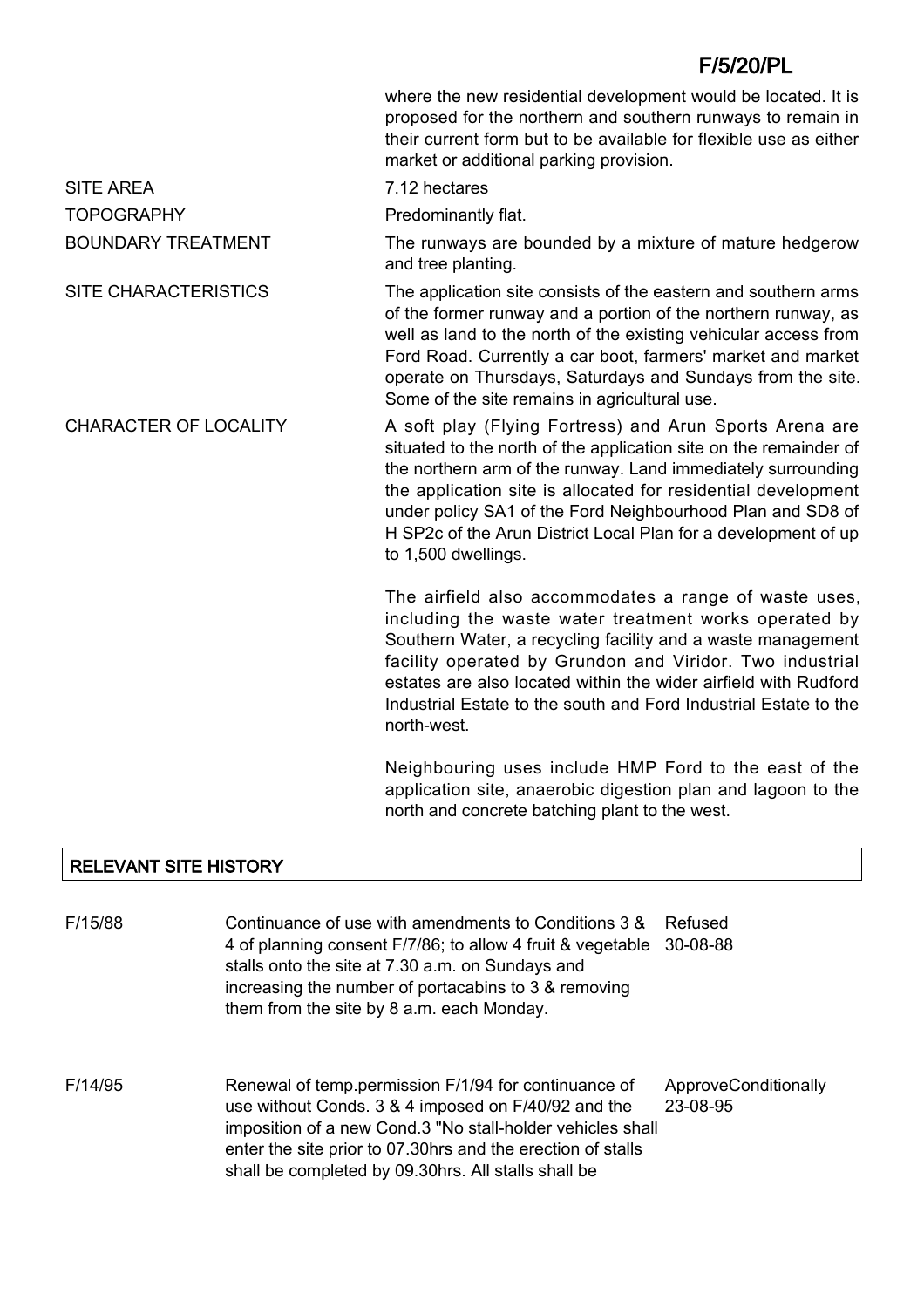F/5/20/PL

|            | dismantled and removed from the site by 16.30hrs on the<br>same day".                                                                                                                                                                                                                                                                                                                                                                                                                                                                                                                                                                                                                                                                                                                                                                                                                                                                                                                                                                     |                                |
|------------|-------------------------------------------------------------------------------------------------------------------------------------------------------------------------------------------------------------------------------------------------------------------------------------------------------------------------------------------------------------------------------------------------------------------------------------------------------------------------------------------------------------------------------------------------------------------------------------------------------------------------------------------------------------------------------------------------------------------------------------------------------------------------------------------------------------------------------------------------------------------------------------------------------------------------------------------------------------------------------------------------------------------------------------------|--------------------------------|
| F/10/07/   | Use of market site for Thursday car boot sales                                                                                                                                                                                                                                                                                                                                                                                                                                                                                                                                                                                                                                                                                                                                                                                                                                                                                                                                                                                            | App Cond with S106<br>17-10-07 |
| F/12/10/   | Variation of Condition No 1 imposed on planning<br>permission F/35/99 to permit the operation of a Farmers<br>Market. Substitution of Condition No 10 to read "No<br>vehicles shall enter the site before 7.30 hours and all<br>vehicles shall be removed from the site by 16:30 hours<br>on the same day".                                                                                                                                                                                                                                                                                                                                                                                                                                                                                                                                                                                                                                                                                                                               | App Cond with S106<br>23-04-12 |
| F/12/18/WS | New access road - This application is a County Matter<br>Waste Application & will be determined by West Sussex<br>County Council (EIA)                                                                                                                                                                                                                                                                                                                                                                                                                                                                                                                                                                                                                                                                                                                                                                                                                                                                                                    | No Objection<br>23-07-18       |
| F/4/20/OUT | Outline planning application (with all matters reserved<br>except for access) for the development of up to 1,500<br>dwellings (Use Class C3), 60-bed care home (Use Class<br>C2), up to 9,000 sqm of employment floorspace (Use<br>Classes B1), local centre of up to 2,350 sqm including up<br>to 900 sqm retail / commercial (Use Classes A1-A5) and<br>1,450 sqm community / leisure floorspace (Use Classes<br>D1-D2), land for a two-form entry primary school (Use<br>Class D1), public open space, allotments, new sports<br>pitches and associated facilities, drainage, parking and<br>associated access, infrastructure, landscape, ancillary<br>and site preparation works, including demolition of<br>existing buildings and part removal of existing runway<br>hardstanding. This application affects a Public Right of<br>Way. This application is the subject of an Environmental<br>Statement. This application may affect the setting of a<br>Listed Building. This application falls within CIL Zone 1 -<br>Zero Rated. |                                |

No comments.

# REPRESENTATIONS

# REPRESENTATIONS RECEIVED: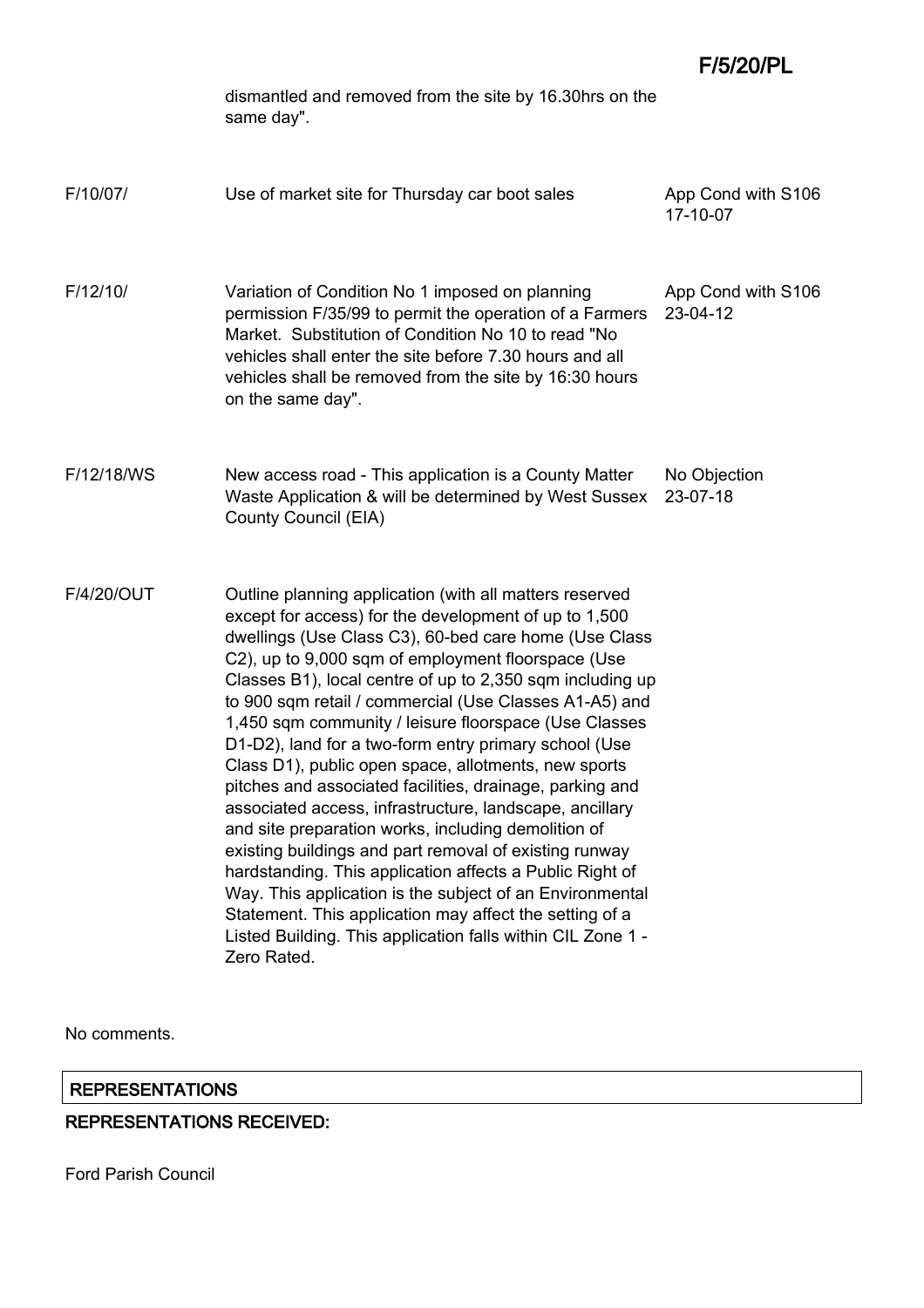**Objection** Comments received 25 May 2020

The Ford Neighbourhood Development Plan (NDP) seeks to ensure that a co-ordinated approach for the whole site is pursued. We now have a Market application, airfield application, information that a 10 form school site will be imposed and have now been informed that a new application by Grundon and Viridor for a large incinerator site will be submitted in June. It is the view that all these should be considered together to ensure the people of Ford do not have large scale businesses imposing a worsening of their environmental living conditions. Its time for both WSCC and Arun District Council to enforce applicants to follow a joint and co-ordinated approach.

The Ford NDP sets out a vision for the village, some of these have been met in 'The Landings' application but many are now shown on the general site plan. More details are needed together with all the other applications.

CLYMPING PARISH COUNCIL - Objection Comments received 3rd April 2020

- The application is contrary to Clymping Neighbourhood Plan policy CPN14 (Traffic and the Environment)

- The market is a major traffic generating activity as the Transport Study point out. The market is only suitable for car users. All traffic is proposed to enter from Ford Road only.

- Modelling shows that the resulting impact on Horsemere Green Lane will be severe with over 500 movements during peak periods (Sundays). On Church Lane on Thursdays and Saturdays the additional traffic will mix with the HGV movements already approved for the proposed Incineration at Ford Airfield.

- No highway mitigation is proposed including at the Hunter Junction with Ford Road. With the possibility of thousand of cars visiting the market together with industrial traffic on Thursdays and Saturdays this will inevitably lead to queuing and hold ups on Ford road to the detriment of Clymping residents.

- This application is not consistent with proposals included in F/4/20/OUT for a sustainable route for pedestrians and cyclists along Horsemere Green Lane, across Church Lane linking with the new route along the A259.

Comments received 18th March 2021

- The Parish Council's previous objection still stands. Additionally, there should be an archaeological survey of the entire site given the recent findings on land to the south of the airfield.

20 No. letters of objections were received in relation to the proposed development. A summary of the key points raised in these letters has been provided below but the full responses can be found on the Arun District Council website.

- Given that that we are all in lockdown now and given that all essential business activities have been superseded, it is wholly inappropriate to proceed with this planning application at this time. We have neither the time, ability nor resources to give this matter the consideration it deserves. To continue with all but essential planning is undemocratic.

- Clymping already takes a huge increase in traffic from HGVs from various waste sites, all the delivery lorries and vehicles associated with the same and the current application for 1500 houses.

- Horsemere Green Lane is an unclassified road and is not designed for heavy traffic or volumes of traffic. The application negatively impacts on Horsemere Green Lane.

- Closure of the Yapton Road access will increase traffic on Horsemere Green Road and adversely impact upon the junction with Church Lane.

- It defies belief that the application does not include any mitigation for local roads affected by the proposed development.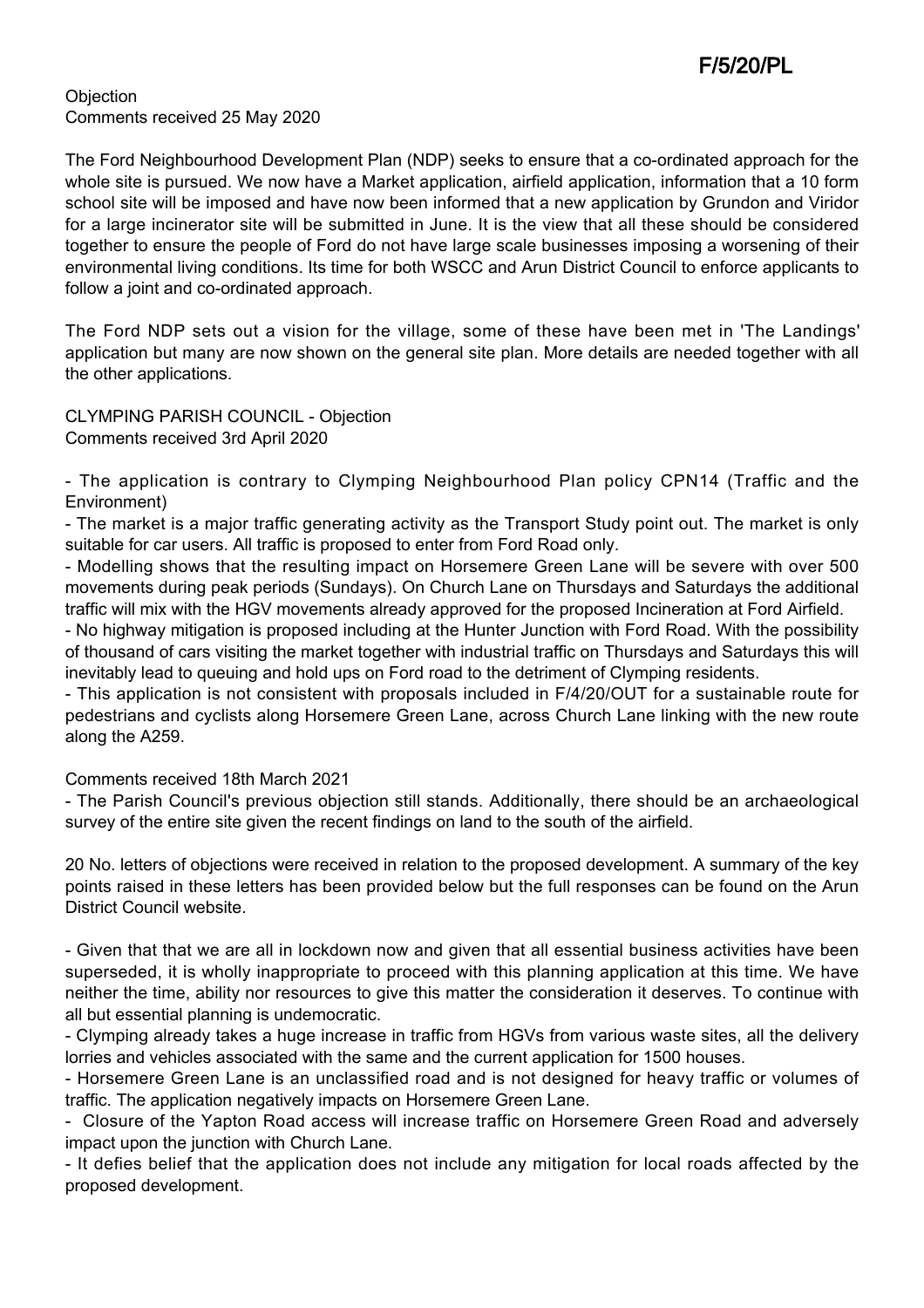#### GRUNDON - Objection

A letter of objection has been received from Grundon's who operate the recycling centre and waste management facility and the key points raised in this letter have been summarised below:

The Ford Circular Technology Park (CTP) currently operates as a waste transfer station, which is only part of the development permitted at the site in 2015 for a comprehensive large-scale waste treatment facility handling 200,000 tonnes of waste annually. A subsequent planning permission in 2019 allowed for a new access road to the Ford CTP from Ford Road, with additional lorry movement associated with the waste management site as well as extended delivery hours, compared to what is currently generated.

The Plans included in the planning application do not show the Ford CTP new access road (which runs alongside the wastewater treatment works). This access road is now complete and in operation.

Whilst the proposal does not seek to intensify the market use, it proposes a single point of access from Ford Road, diverting all traffic visiting the market onto Ford Road and the existing service road which will significantly increase vehicular traffic at the junction of the service road (Hunterford) and Ford Road.

The Transport Assessment only considers the current operation and associated vehicular movements and does not take account of the recently permitted additional lorry movements as part of the new access road. Therefore, the application has failed to consider the planning baseline and potential cumulative impacts.

We are also concerned about the proposed market layout, in particular the overflow car park immediately to the east of the CTP's new access road. This would create a new vehicular access and pedestrian crossing point near the CTP access point, with issues in terms of safety and conflicts between vehicles visiting our site.

#### VIRIDOR - Objection

A letter of objection has also been received from Viridor Waste Management Limited who operate the recycling facility at Ford. This representation is summarised below, but their full comments can be found on the Arun District Council website.

The use of a single access point for the market will significantly increase traffic at the junction of the service road (Hunterford) and Ford Road. Therefore, it is concerning that the Transport Assessment does not appear to take account of all the permitted vehicular movements associated with that access. The assessment should take account of all existing and potential vehicular movements including the movements associated with both Viridor's MRF and Grundon Waste Management's recent permitted to increase the number of lorry movements associated with its Circular Technology Park (CTP). As it stands the assessment falls short and therefore the application has not fully considered the planning baseline and potential cumulative impacts.

The proposed overflow car park would create a new access point and two pedestrian crossings, with the associated issues of safety and conflict between commercial vehicles and those visiting the market. Therefore, the safe and efficient operation of these strategic waste management uses will be compromised as a result of the development.

The planning application does not provide any evidence to demonstrate that the new arrangements will be compatible with the existing and future strategic waste related operations. The application therefore fails to provide the evidence and comfort that is required to allows permission to be issued.

FORD ENERGY FROM WASTE LTD - Objection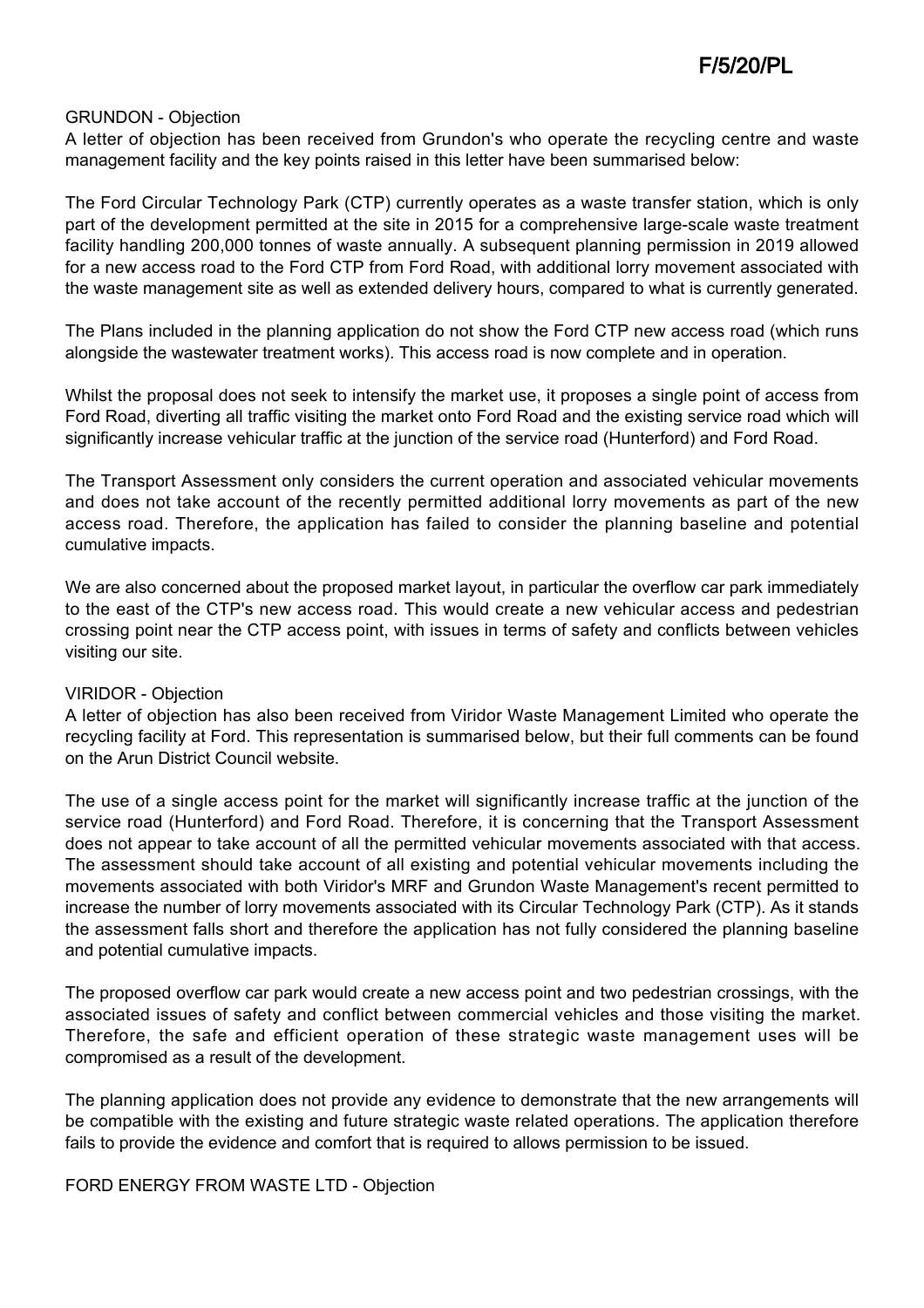An objection has also been received from Ford Energy from Waste Ltd a joint venture company owned by Viridor Waste Management Ltd and Grundon Waste Management Ltd. The objections raised in this letter reflect those raised independently by both Viridor and Grundon and as such have not been summarised below. However, the full response is available through the Arun District Council website.

# COMMENTS ON REPRESENTATIONS RECEIVED:

Comments are noted. The proposed developments impact upon the operation of the highways network and the safeguarded waste sites will be considered in the conclusion to this report.

# **CONSULTATIONS**

WSCC Strategic Planning Environmental Health Arboriculturist Engineering Services Manager Engineers (Drainage) Economic Regeneration

# CONSULTATION RESPONSES RECEIVED:

Below is a summary of the consultation responses received. Please note that these are a summary of the comments received and the full comments are available on the Arun District Council website.

COUNTY PLANNING - MINERALS AND WASTE PLANNING AUTHORITY (MWPA) - comments received 16 April 2021

These comments follow the submission of a revised Waste Infrastructure Statement (WSI) dated February 2021 and should be read in conjunction with comments made on the 2 April and 25 June 2020.

Existing and allocated waste management facilities/sites must be protected from inappropriate neighbouring development that could prejudice their efficient operation and future development. Whilst the development proposed could impact upon the operation of three major safeguarded waste management sites which remains cause for some concern, subject to suitable conditions to ensure appropriate mitigation of any potential internal access conflict, and a comprehensive landscaping scheme, it is not considered that the proposed development is so prejudicial to safeguarded waste sites such as to warrant an objection.

Therefore, WSCC as MWPA offers advice to the LPA to ensure the development would be consistent with the requirements of policies W2 and W10 of the Waste Local Plan.

# DRAINAGE ENGINEERS - comments received 16 March 2021

We note that an updated drainage strategy has been submitted. This does not alter out previous request for our standard pre-commencement condition to be applied. The detail submitted is inadequate to avoid the need for a pre-commencement condition. We note that the applicant has now completed further infiltration testing in the winter, and some more groundwater monitoring. This supports the provision strategy design for using infiltration to drain the new hardstanding areas.

It should be noted that at detailed design stage we will require evidence to be submitted that adequate treatment of surface water will be provided prior to disposal.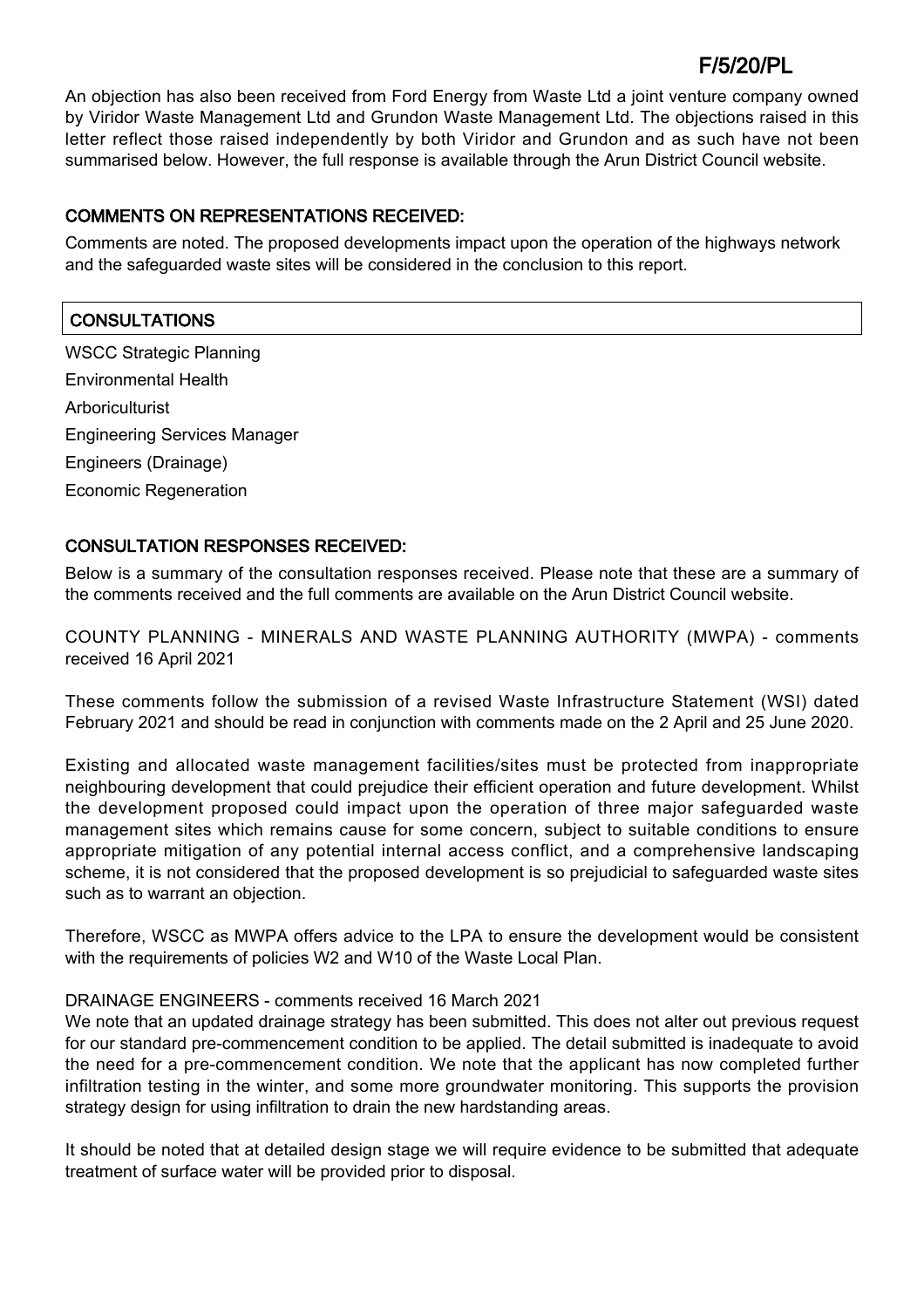#### ENVIRONMENTAL HEALTH - Comments received 2 March 2021

In response to the amended submission for the above, Environmental Health has no objections to the proposed hours of access/operation, as detailed in the Barton Wilmore letter of further information dated 9 February 2021.

Conditions regarding the following matters were proposed:

- External Lighting
- Electric vehicle charging points
- Construction hours
- The use of sound/amplification equipment
- Measures to control noise

If groundworks are proposed it is recommended that a condition concerning contamination is included on any approval.

ARCHAEOLOGY - Comments received 25 January 2021

The site of the proposed overflow car park is an area that has been demonstrated the contain features and deposits of archaeological interest. In the circumstances this site should be evaluated ahead of development in order to identify anything of interest that it might contain and the enable measures to ensure suitable conservation. This process should be secured via the imposition of standard condition ARC1.

WEST SUSSEX COUNTY COUNCIL HIGHWAYS - Comments received 24 March 2020

No objection is raised to the application subject to the following basis of conditions:

- Pedestrian and emergency access

- Details required on the pedestrian and emergency access which is to be provided prior to the closure of the eastern access.

- Parking - the total number of spaces in use should not exceed 2,000

Informative - Temporary developer signage.

ECONOMIC DEVELOPMENT - Comments received 9 March 2020 No comments.

# COMMENTS ON CONSULTATION RESPONSES:

Comments noted. The matters raised in the consultation responses will be considered further in the conclusion to this report.

# POLICY CONTEXT

Designations applicable to site: Policy H SP2c Ford (SD8) Strategic Allocation Built-up Area Boundary

# DEVELOPMENT PLAN POLICIES

[Arun Local Plan 2011 - 2031:](https://www.arun.gov.uk/adopted-local-plan)

| DDM1 | D DM1 Aspects of form and design quality    |
|------|---------------------------------------------|
|      | D SP1 Design                                |
|      | ENVDM4 ENV DM4 Protection of trees          |
|      | ENVDM5 ENV DM5 Development and biodiversity |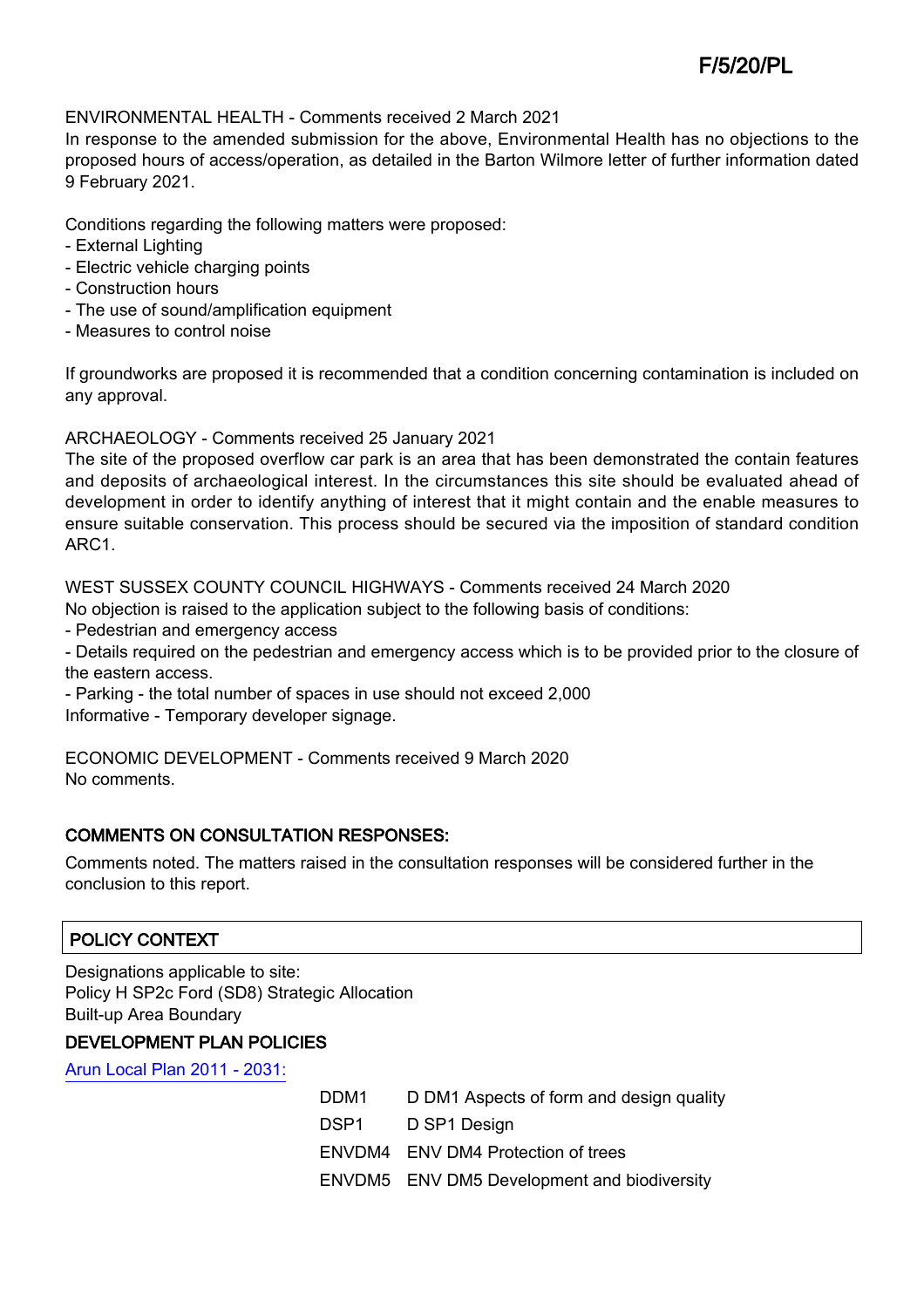| ENVSP1             | <b>ENV SP1 Natural Environment</b>              |
|--------------------|-------------------------------------------------|
| GISP <sub>1</sub>  | GI SP1 Green Infrastructure and Development     |
| HERDM1             | <b>HER DM1 Listed Buildings</b>                 |
| HERDM6             | HER DM6 Sites of Archaeological Interest        |
| HERSP1             | <b>HER SP1 The Historic Environment</b>         |
| HSP <sub>1</sub>   | HSP1 Housing allocation the housing requirement |
| HSP <sub>2</sub>   | H SP2 Strategic Site Allocations                |
| HSP <sub>2</sub> C | H SP2c Inland Arun                              |
| LANDM1             | LAN DM1 Protection of landscape character       |
| QEDM1              | <b>QE DM1 Noise Pollution</b>                   |
| SDSP1              | SD SP1 Sustainable Development                  |
| SDSP <sub>2</sub>  | SD SP2 Built-up Area Boundary                   |
| SODM1              | SO DM1 Soils                                    |
| TSP1               | <b>T SP1 Transport and Development</b>          |
| WDM3               | W DM3 Sustainable Urban Drainage Systems        |
| RETDM1             | <b>RET DM1 Retail development</b>               |

[West Sussex Waste Local Plan 2014:](https://www.westsussex.gov.uk/about-the-council/policies-and-reports/environment-planning-and-waste-policy-and-reports/minerals-and-waste-policy/waste-local-plan)

| Ford Neighbourhood Plan 2019 Policy BUA1 |  |  |
|------------------------------------------|--|--|
|                                          |  |  |

Ford Neighbourhood Plan 2019 Policy EH1 Protection of trees and hedgerows Ford Neighbourhood Plan 2019 Policy EH4 Surface water management Ford Neighbourhood Plan 2019 Policy EH5 Grade 1, 2 and 3a Agricultural Land Ford Neighbourhood Plan 2019 Policy EH8 Light Pollution Ford Neighbourhood Plan 2019 Policy SA1 Ford Airfield

West Sussex Waste Policy W10 Strategic Waste Allocations West Sussex Waste W2 Safeguarding Waste Management Sites Built Up Area (BUA) boundary

# PLANNING POLICY GUIDANCE:

| <b>NPPF</b>                           | National Planning Policy Framework  |
|---------------------------------------|-------------------------------------|
| NPPG.                                 | National Planning Practice Guidance |
| <b>SUPPLEMENTARY POLICY GUIDANCE:</b> |                                     |
| SPD <sub>11</sub>                     | Arun Parking Standards 2020         |
| SPD6                                  | Archaeology                         |

#### POLICY COMMENTARY

The Development Plan consists of the Arun Local Plan 2011-2031, West Sussex County Council's Waste and Minerals Plans and Made Neighbourhood Development Plans.

The policies are published under Regulations 19 and 35 of the Town and Country Planning (Local Planning) (England) Regulations 2012.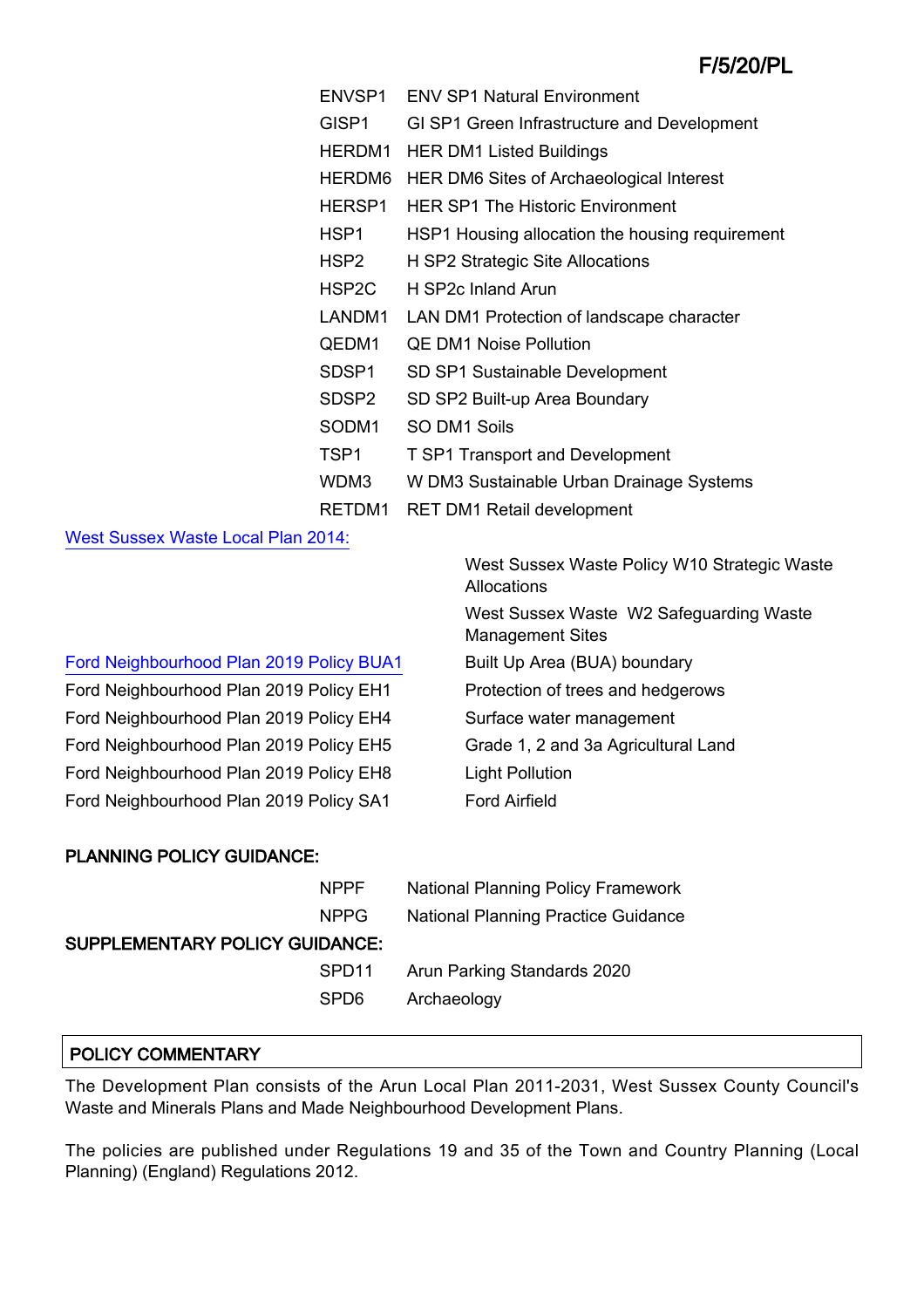The Ford Neighbourhood Development Plan 2017-2031 was made on 9th January 2019. Relevant neighbourhood plan policies have been taken into account and are addressed in the Conclusions section of this report.

# DEVELOPMENT PLAN AND/OR LEGISLATIVE BACKGROUND

Section 38(6) of the Planning and Compulsory Purchase Act 2004 states:-

"If regard is to be had to the development plan for the purpose of any determination to be made under the planning Acts the determination must be made in accordance with the plan unless material considerations indicate otherwise."

The proposal is part of a strategic allocation within the built-up area boundary and the application (in association with F/4/20/OUT) has adequately demonstrated that it would accord with the requirements of policies H SP2 and H SP2c of the Arun Local Plan 2011-2031.

# OTHER MATERIAL CONSIDERATIONS

It is considered that there are no other material considerations to warrant a decision otherwise than in accordance with the Development Plan and/or legislative background.

# **CONCLUSIONS**

#### PRINCIPLE

The application site is located within the built-up area boundary as defined by policy SD SP2 of the Arun Local Plan (ALP) and policy BUA1 of the Ford Neighbourhood Development Plan (FNDP) as well as falling within strategic allocation SD8 through policy H SP2c of the ALP.

Policy SD SP2 states that development should be focused within the Built Up Area Boundaries (BUAB) and will be permitted, subject to consideration against other policies of this Local Plan.

Policy H SP2c as far as it relates to strategic allocation SD8 identifies that development proposals within the strategic allocation will provide at least 1,500 dwellings over the plan period as well as identifying a number of key design and infrastructure requirements which must be met through any development of the site. Policy H SP2c (SD8) makes no reference to Ford Market or its retention and as such the proposal would accord with the policy subject to it being demonstrated that the requirements of the strategic allocation can be met with Ford Market being retained.

A masterplan for the Ford Strategic Site Allocation was considered by the Development Control Committee at its meeting held on 3rd February 2021, where it was resolved:

"That authority be delegated to the Director of Place to endorse 'The Landings' Masterplan Document following:

A. The receipt of an amended document that satisfactorily demonstrates:

- 1. Improved provision for pedestrians, cyclists and equestrians, and
- 2. The historic alignment of the canal; and

B. Confirmation that there is agreement between a recognised education provider and the landowners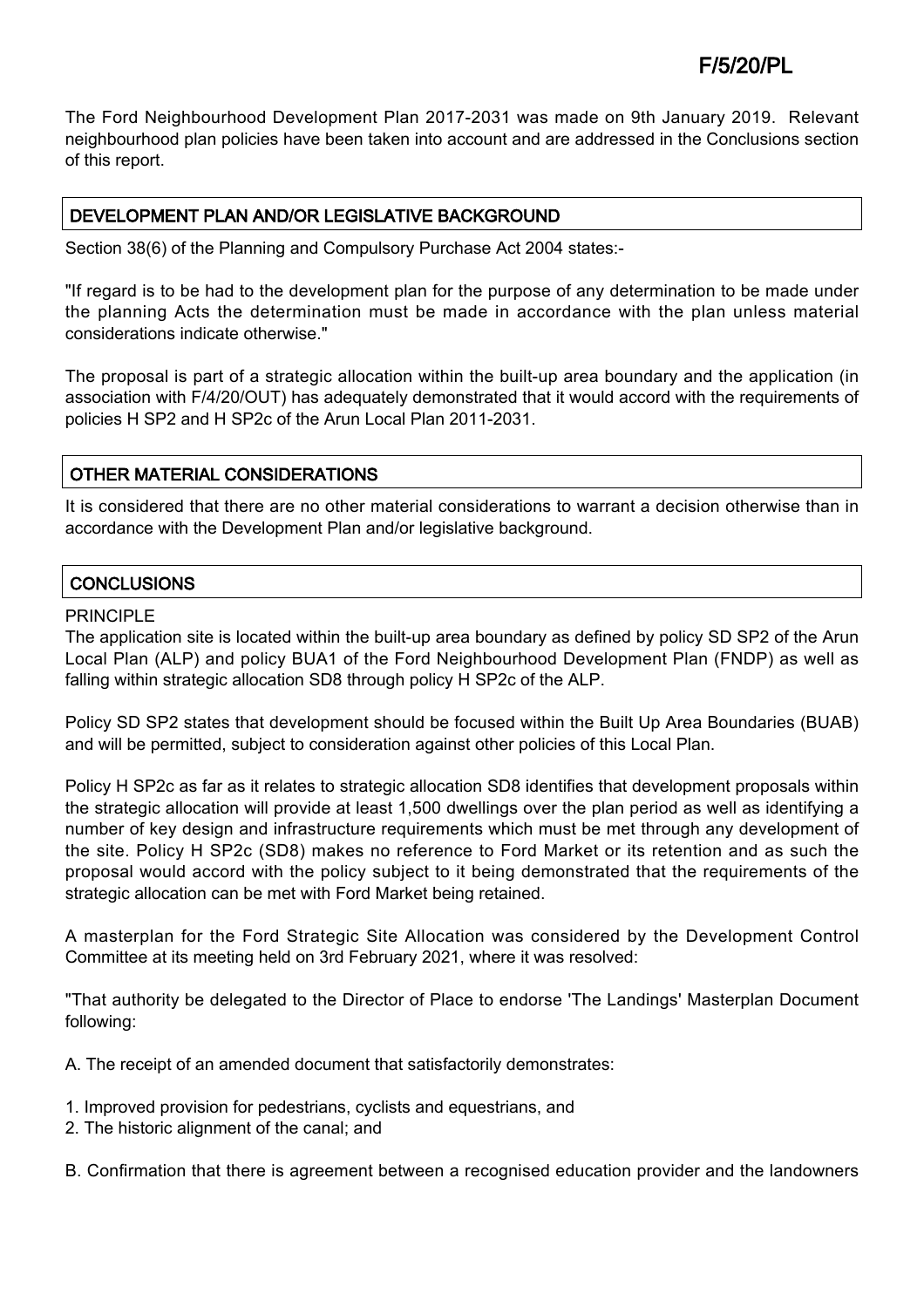regarding the transfer of land for the delivery of a new secondary school at Yapton/Ford."

The Masterplan considered by Members demonstrated that the requirements of policy H SP2c (SD8) could be adequately delivered alongside the retention of Ford Market in the reconfigured format proposed by this application. Therefore, the proposed development will not undermine the delivery of strategic allocation SD8 and as such would not conflict with the objectives of policy H SP2c of the ALP. Policies SP1 and SA1 of the FNDP requires any development of the Ford Airfield site to be subject to a masterplan. Given that the reconfiguration hereby proposed is informed by the wider master planning of the site then the proposal is deemed to accord with policies SP1 and SA1 of the FNDP.

Therefore, the proposed reconfiguration of Ford Market is deemed to be acceptable in principle subject to accordance with all other relevant development plan policies as considered below.

#### LOSS OF AGRICULTURAL LAND

The application site falls within the wider Ford airfield strategic allocation under policy H SP2c (SD8) which comprises agricultural land classified as "best and most versatile" (Grades 1, 2 and 3a land in the Agricultural Land Classification system). Due to the nature of the proposals, the overflow carpark would result in the irreversible loss of agricultural land.

Policy SO DM1 of the Arun Local Plan states that development will not be permitted on this type of land unless 'designated by this plan' or unless the need for the development outweighs the need to protect such land in the long term. As the site falls within the strategic allocation it would not normally be the subject of consideration under policy SO DM1.

However, in this case the market does not form part of the allocation and as such cannot be considered to be designated through the Arun Local Plan. Therefore, parts (a) - (c) of policy SO DM1 would apply in this case and it would be necessary to demonstrate that the requirement to protect the best and most versatile land is outweighed by other considerations. In this case the development is related to the existing market which has operated from the site for 20 years and is land most appropriately located and associated with the existing use and as such is considered to be the best and most appropriate in accordance with SO DM1(b).

Whilst, the development does not relate directly to the implementation of the strategic allocation it does facilitate the reconfiguration of the market in support of the implementation of the proposed masterplan and the delivery of 1,500 residential units. Given that the Council is currently only able to demonstrate a 3.3 year housing land supply (HLS) it is considered that the reconfiguration of the market to deliver much needed residential development outweighs the need to protect such land in the long term.

Policy EH5 of the FNDP identifies that no development (other than that specified as permitted development) will be permitted on land Graded 1, 2 and 3a, but does identify the exception as being land allocated for development in the development plan. Therefore, as identified above this reconfiguration will facilitate the implementation of the wider master plan for the implementation of strategic allocation SD8 as required by policy H SP2c of the ALP and policies SP1 and SA1 of the FNDP.

Details concerning the measures to ensure the protection of the soil resource will be secured through the Construction Management Plan. Therefore, in this case the proposed development is deemed to accord with Policy SO DM1 of the ALP and EH5 of the FNDP.

#### DESIGN AND LANDSCAPE

The proposed operation of the northern, eastern and southern arms of the runway are largely unchanged from the existing scenario on site with no specific elements proposed which would give rise to any harm to the established character of the site or the wider locality. It is intended for the western arm of the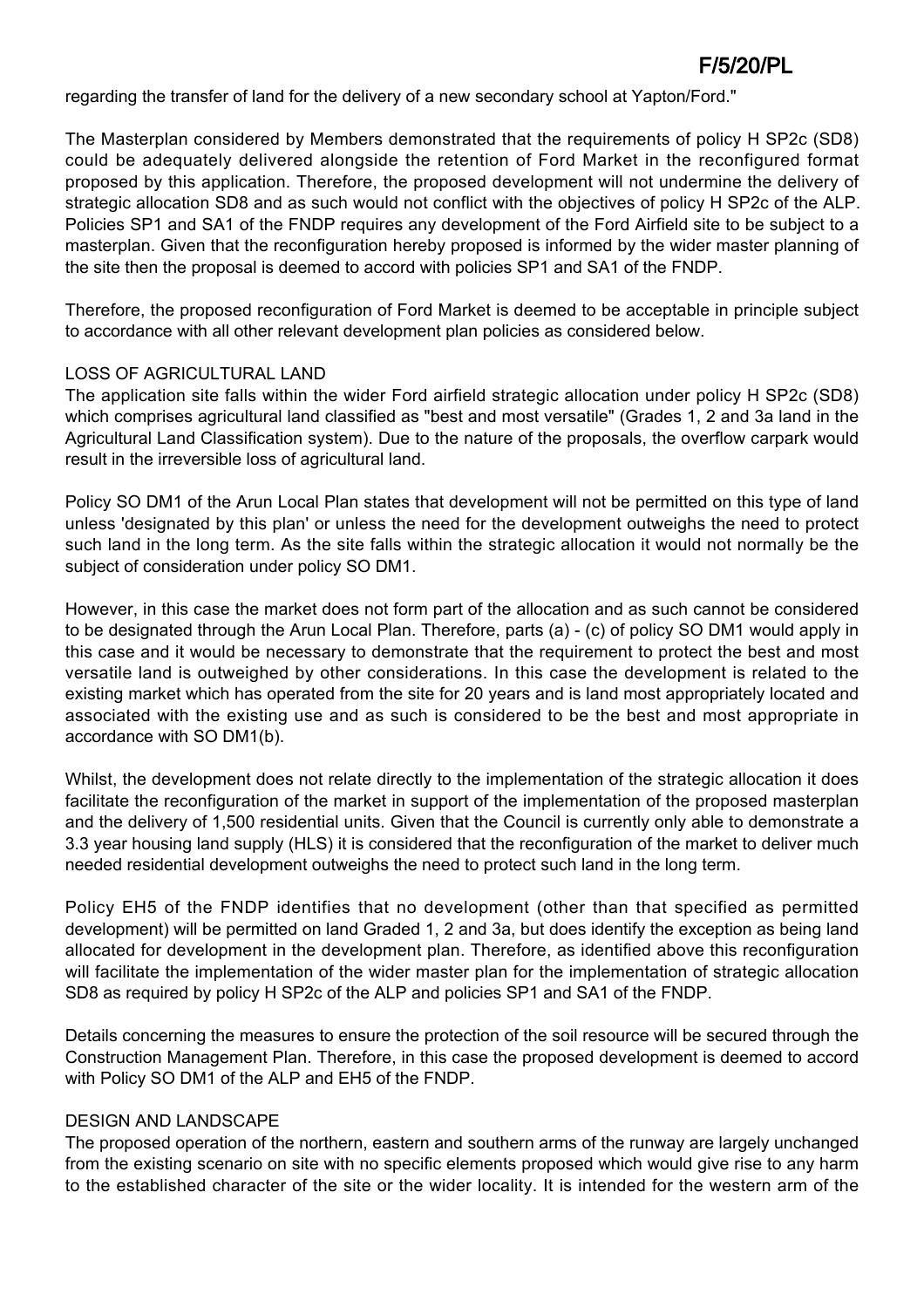runway to be removed as part of the wider residential development of the site. However, the western arm falls outside of the redline boundary for the proposed development and as such its removal would need to be considered in the determination of F/4/20/OUT rather than through this application.

The application proposes the provision of a footpath along the southern edge of the eastern arm of the runway which will segregate pedestrian movements from the primary parking area. It is intended for this to be constructed using a no dig methodology in order to protect the roots of existing trees. However, despite this it is identified that this will result in the removal of some trees (stump diameter less than 20cm). This element of the proposal is not considered to give rise to any unacceptably adverse harm to the established character of the site or wider locality by virtue of its scale and the mature screening.

The southern boundary of the eastern arm of the runway will feature a 2m high fence consisting of galvanised steel frames with mesh infill (black). The same fence will be present along the western boundary of the northern and southern arms of the runway with access gates proposed to provide pedestrian access from the west of the application site. The proposed fencing will be screened by existing planting on the southern arm, whilst views of the shorter section of fencing adjacent to the northern arm will be obscured from Rollaston Park by the existing hedgerow prior to the implementation of the strategic allocation. Therefore, the proposed boundary treatments are deemed to be acceptable and would not result in unacceptably adverse harm to the established character of the locality.

The proposed overflow car park will be sited to the east of the existing Waste Water Treatment Works (WWTW) with access from Ford Road via the existing access road. A new vehicular access will be created within the Ford Airfield to facilitate access to the overflow car park and a separate pedestrian access is proposed linking the car park with the Ford Market. The car park is shown as being constructed from 'aggregate surface' with a green buffer shown on the eastern boundary of the car park.

Views of the proposed car park from the west will be obscured by the WWTW whilst views from the south will be obstructed by existing mature planting. Ford Lane is located to the north and the proposed car park will be screened by a mixture of existing development, hedgerows, trees whilst the topography of the site will further restrict its visibility. As such, the car park will not have any significant presence within the street scene from Ford Lane. Views from Ford Road to the east will also be significantly obscured by existing trees and hedgerows with the proposed planting buffer providing additional screening. Therefore, the proposed overflow car park is not considered to result in any unacceptably adverse harm to the established character of the site or the wider locality.

The proposed development is acceptable in both design and landscape terms with visibility of the proposed alterations largely restricted to internal views within the Airfield. The measures proposed will appear in keeping with the established character of the site and would not undermine the future development of the site.

Therefore, the proposals are in accordance with policies D DM1, D SP1, LAN DM1 and ENV DM4 of the ALP and policy EH1 of the FNDP.

#### HIGHWAYS & TRANSPORT IMPACTS

The proposed development has been the subject of consultation with WSCC as Local Highway Authority (LHA) who have raised no objection to the proposed development subject to the inclusion of appropriately worded conditions. The LHA in their consultation response have confirmed that the reconfigured layout would retain a total of 2,000 parking spaces to reflect the maximum permitted number of visitors.

Traffic counts have been provided to assess the existing accumulation of vehicles at the site with 468 vehicles on site on Thursday and 370 on Sunday. The site access has been modelled with existing flows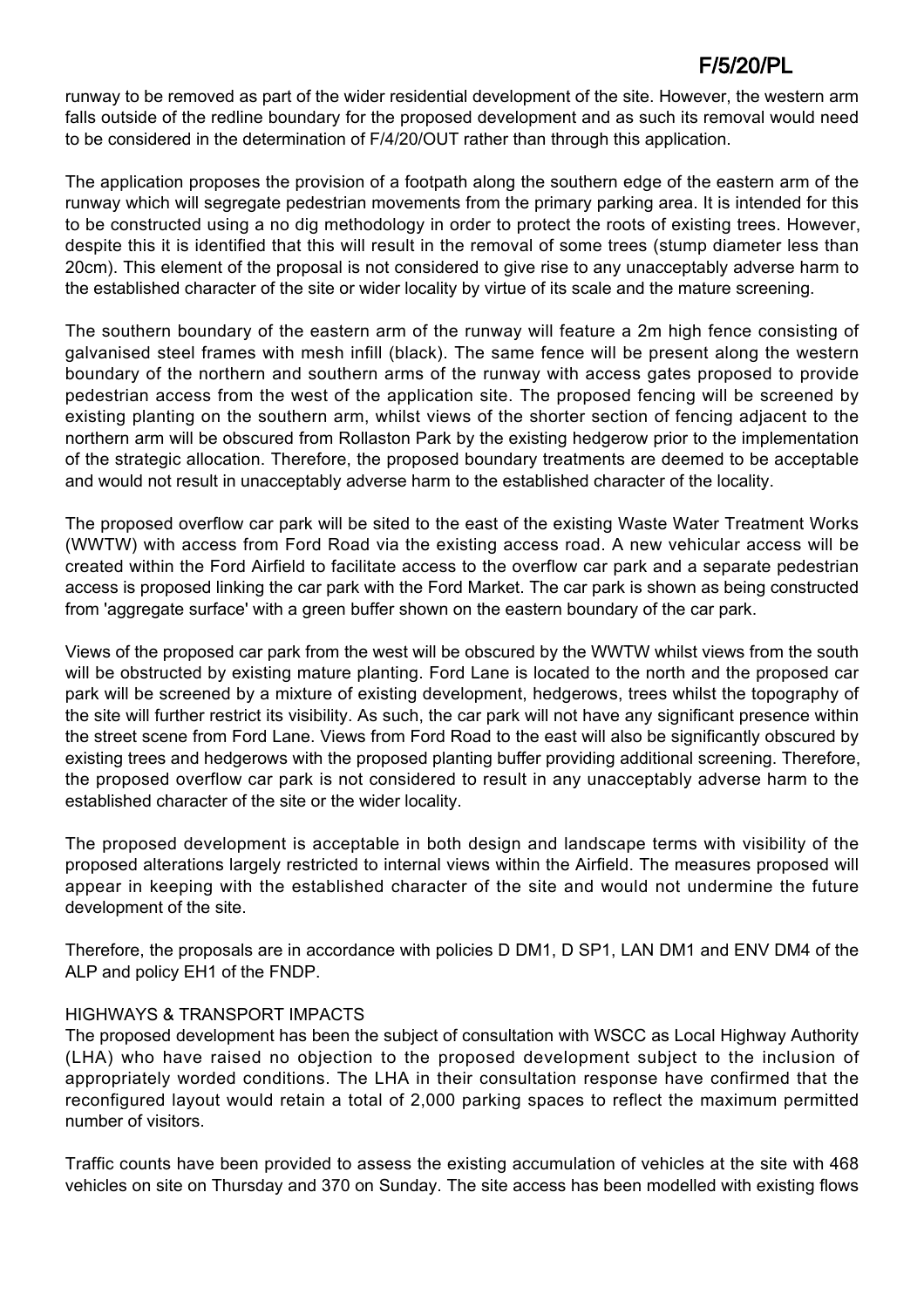factors up by 4.4x to account for the maximum permitted visitors of 2,000. In these circumstances the access would be approaching capacity, but the junction would still operate satisfactorily with a maximum delay of 80 seconds when leaving the site. Queue data has also been provided which has demonstrated that the revised access would provide sufficient holding area for pre-set up trader parking.

Objections have been raised by the operators of the neighbouring waste management sites due to a perceived conflict between the proposed operation of the market and its impact upon their business due to conflict between pedestrians and heavy goods vehicles accessing the sites. Concerns have also been raised in regards to the operation of the 'Hunterford' and Ford Road junction and the delays at this junction.

However, the impact of a single access to the market has been considered by the LHA above who have confirmed that the existing junction when tested in the worst case scenario would still operate within capacity. In terms of the safety concerns identified by the nearby businesses the LHA have considered this potential for conflict and raised no objections. The application proposes pedestrian crossing points along with pedestrian footways to segregate pedestrian movements from the road. In addition the applicant has proposed pedestrian signage and demarcation to make drivers aware of the presence of pedestrians. These measures, are considered adequate to address the safety concerns raised and as such have been secured through the use of an appropriately worded condition.

Objections have also been raised by local residents in regards to the proposed closure of the western access onto Yapton Road due to the impacts that this would have upon Horsemere Green Lane with traffic diverting along this road and the associated delays and impacts this would have upon highway safety.

However, this matter has been considered by the LHA at the request of the LPA and it has been confirmed that the proposals would not generate any additional vehicular trips across the network but that there would be some redistribution across the wider network. Based upon the trip distribution included within the application 11% of trips distributed from the B2233 (Yapton Road) have the potential to be redistributed via either North End Road / Ford Road or continue through Yapton and utilise Horsemere Green Lane. Assuming a 50/50 split on these routes this would equate to 25 additional trips during a single peak period within the week. Therefore, this potential uplift in vehicular movements along Horsemere Green Lane would not be considered sufficient to adversely impact upon the safe operation of the highway or provide adequate justification for refusal of the application.

Therefore, in this case it is considered that the proposed reconfiguration of the market would accord with the aims and objectives of policy T SP1 and would not result in an unacceptable impact upon highway safety or a severe cumulative impact upon the operation of the road network in accordance with paragraph 111 of the National Planning Policy Framework (NPPF).

# SAFEGUARDED WASTE SITES

The application site is situated within close proximity to a number of safeguarded waste sites and as such the West Sussex Waste Local Plan (WLP) forms part of the development plan in the consideration of the proposed development. The key policy considerations in this case are deemed to be policies W2 and W10 of the WLP.

Policy W2 pertains to safeguarding waste management sites and infrastructure and identifies that development that would prevent or prejudice the use of existing waste management sites or infrastructure that make an important contribution to the transfer of waste will not be permitted unless they accord with specific requirements.

In this case, as identified above, concerns have been raised by the waste operators for the neighbouring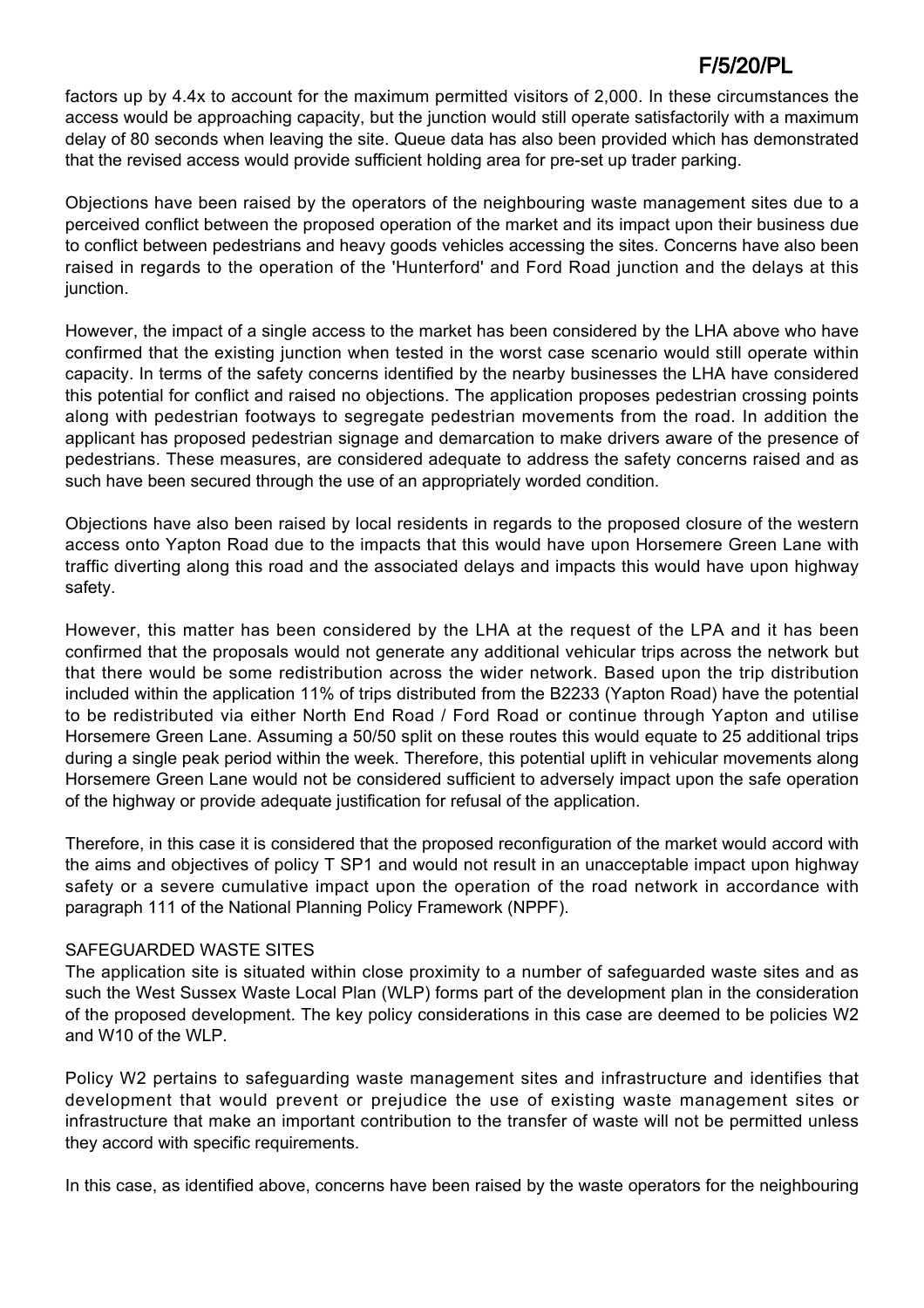sites that the proposed closure of the western access onto Yapton Road would place undue pressure on the operation of the 'Hunterford' and Ford Lane junction which would prejudice the operation of the waste management sites. However, this has been considered through the submitted Transport Assessment and the Local Highway Authority (LHA) and in this case it is considered that even when operating at the maximum number of visitors (2,000) the junction would still operate within capacity.

Concerns have also been raised in regards to the proposed overflow car park to the north of the access road and the proposed pedestrian crossing. The waste operators have raised concerns that this will give rise to safety implication by virtue of conflict between pedestrian and heavy goods vehicles accessing the site. In this case it is considered that there is no evidence to suggest that this relationship would give rise to unacceptably adverse safety impacts.

Therefore, in this case there is no evidence to suggest that the proposed reconfiguration of the existing market would prevent or prejudice the use of the existing management sites.

Policy W10 of the WLP relates to strategic waste allocations and identifies the site north of Wastewater Treatment Works, Ford. W10(d) identifies that sites allocated through this policy will be safeguarded from any development either on or adjoining the sites that would prevent or prejudice their development (in whole or in part) for that allocated waste management use or uses.

In this case no objections have been raised that the proposed reconfiguration of the existing market would prevent or prejudice future development of the allocated waste management site at Ford.

The proposed development would not conflict with the aim and objectives of policies W2 and W10 of the WI<sub>P</sub>

### RESIDENTIAL AMENITY

The existing Ford Market operates from the site and this application seeks to reconfigure it to facilitate the development of Strategic Allocation SD8 on the wider Airfield. In this case the proposed reconfiguration whilst introducing various additional elements, a new overflow car park and closure of the Yapton Road access would not give rise to any unacceptably adverse harm to the residential amenity of neighbouring properties beyond the current scenario.

In regards to future residents of the strategic allocation the market benefits from screening which will mitigate any the majority of impacts upon future occupiers of the site. However, in the interests of further protecting residential amenity a condition has been proposed by the Council's Environmental Health team restricting the use of any public address system or amplification system to ensure that it is not audible from outside of the site. Conditions have also been included in regards to construction and details in regards to the control of noise from the site.

As such, subject to the proposed conditions the development is deemed to accord with policies D DM1 and QE SP1 of the Arun Local Plan as well as the NPPF.

#### BUILT HERITAGE AND ARCHAEOLOGY

Section 66(1) of the Planning (Listed Buildings and Conservation Areas) Act 1990 as amended states that in considering whether to grant planning permission for development which affects a listed building or its setting, the local planning authority shall have special regard to the desirability of preserving the building or its setting or any features of special architectural or historic interest which it possesses.

In this case there is a Grade II listed buildings (now subdivided into multiple properties) located approximately 275m to the north of the application site, with the proposed overflow car park situated in closest proximity. This listed buildings formerly known as Ford Place is a large L shaped building which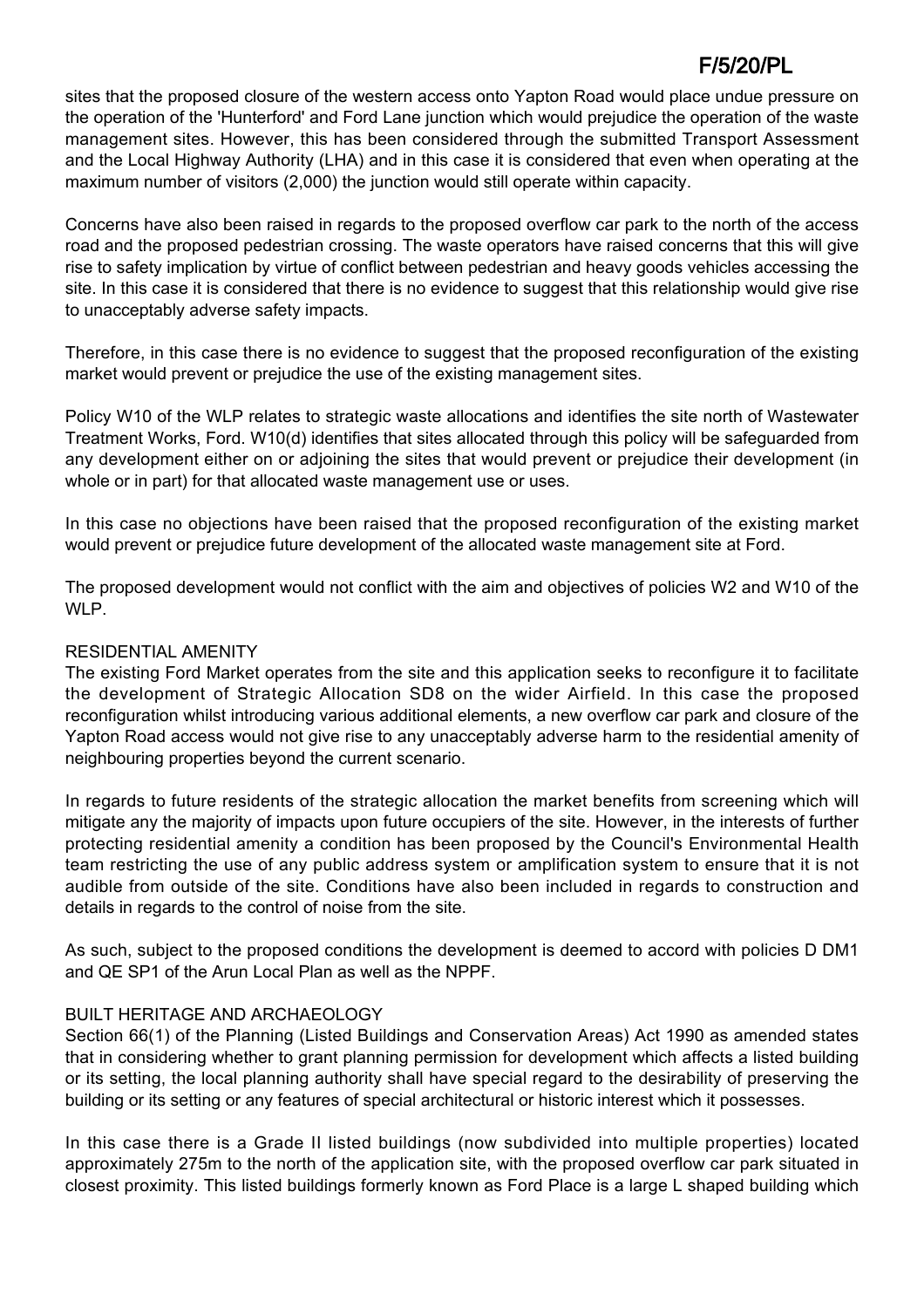features mature planting to the eastern, southern and western boundaries with a row of trees running from the western boundary to the south of the site. Given the separation distance and the nature of the development proposed (overflow car parking with associated landscaping) the proposal would not result in any harm to the setting or significance of the designated heritage asset.

It is considered that the runway itself would constitute a non-designated heritage asset. However, whilst it is understood that as part of the wider redevelopment of the airfield site as a strategic allocation it is intended for the western arm to be removed, this falls outside the scope of this application and as such is not a matter for consideration in the determination of this application which pertains to the reconfiguration of the market.

However, the reconfiguration of the market to facilitate the implementation of strategic allocation SD8 will secure the retention of the remaining arms of the runway ensure the continued protection of this nondesignated heritage asset highlighting the historical importance of this site.

Therefore, the proposal accords with policies HER DM1 and HER SP1 of the ALP and the NPPF.

The Authority's Archaeological advisor has been consulted in relation to the proposed development and has identified that the site of the proposed overflow car park is an area that has been demonstrated to contain features and deposits of archaeological interest. As such, it has been identified that this area should be evaluated ahead of development in order to identify anything of interest that it might contain and enable measures to ensure suitable conservation. It has been recommended that an appropriately worded condition be included on any recommendation for approval to secure these details. Therefore, subject to the inclusion of the proposed condition the proposed development would accord with policies HER SP1 and HER DM6 of the ALP.

#### DRAINAGE

The application is supported by a Flood Risk Assessment and Drainage Strategy which confirmed that the existing access road and runways will not be altered and therefore the drainage regime for these elements will remain unchanged. It is proposed for the overflow car park to have a permeable surface and to discharge to ground through infiltration.

Unfortunately, in this case infiltration testing was carried out in the summer which suggested that infiltration could be possible, but summer testing cannot inform design with winter testing identified as necessary by the Authority's Drainage Engineer. On this basis an updated drainage strategy was submitted in support of the proposals but it was confirmed by the Authority's Drainage Engineer that the detail provided was insufficient to avoid the inclusion of a pre-commencement condition. However, subject to the use of appropriately worded condition, to secure the details, of the provisional drainage strategy the use of infiltration for new hardstanding areas is supported.

Therefore, the proposed development, subject to the below drainage condition, accords with policy W DM3 of the ALP and the NPPF.

# ECOLOGY AND BIODIVERSITY

Policy ENV DM5 of the ALP relates to development and biodiversity and identifies that, in the first instance, development should seek to achieve a net gain in biodiversity and protect existing habitats on site and also incorporate elements of biodiversity.

The proposal was accompanied by an Ecological Impact Assessment (December 2019) which concluded that the site had suitable habitat to support roosting, foraging and commuting bats, breeding birds, reptiles and invertebrates. The supporting statement has identified the adverse impacts on these ecological features and has sought to identify appropriate mitigation and compensation measures.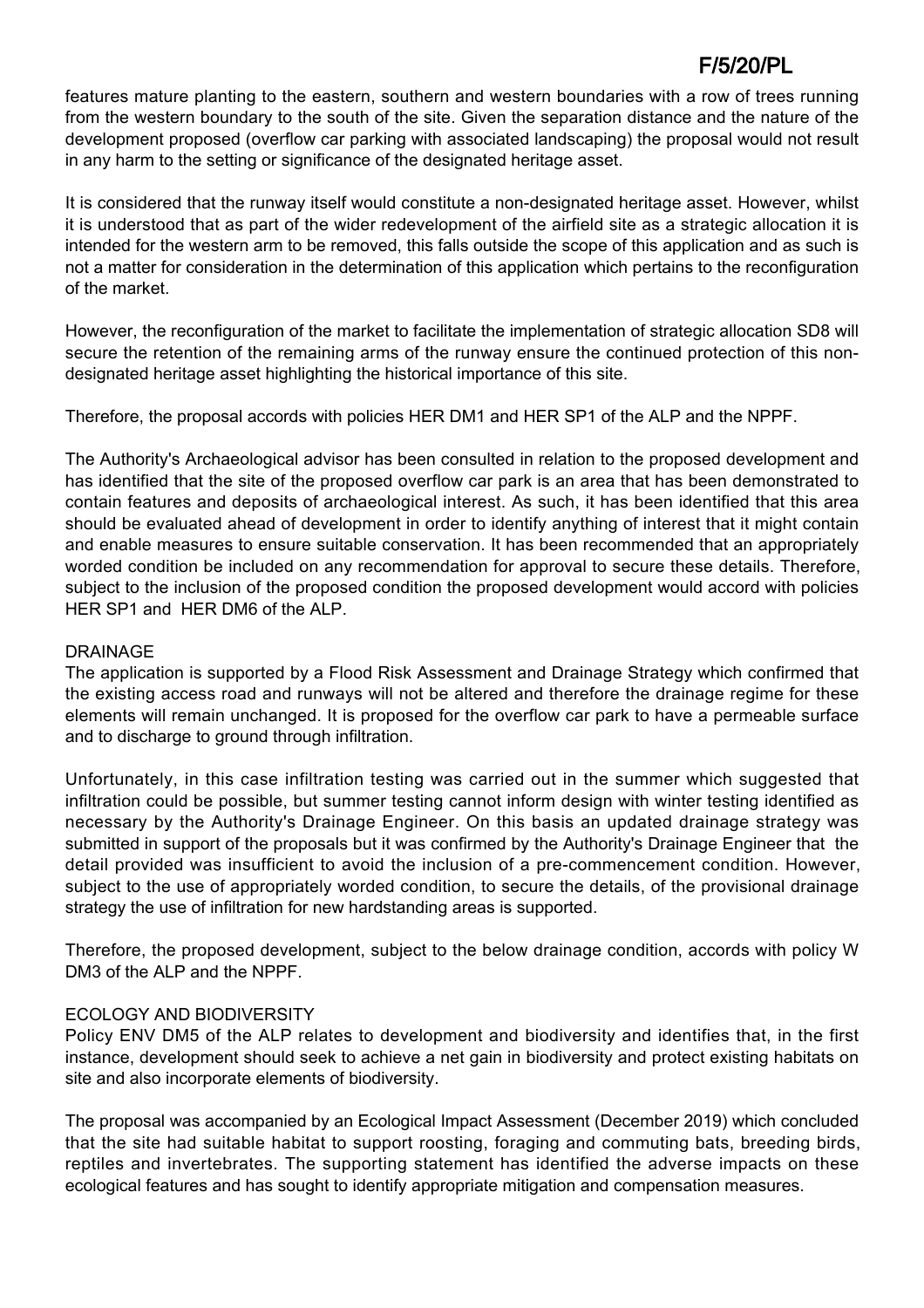It is identified that the proposed development would result in the loss of approximately 0.04 hectares of unmanaged semi-improved grassland. It is intended for this to be mitigated and further enhanced through the provision of 0.36 hectares of new shrub planting and 0.14 hectares of new tree planting which would result in a biodiversity net gain at the site. In addition to these measures a precautionary clearance method will be undertaken during the reptile active season (March and October inclusive), consisting of strimming of the sward to a height of 15cm to encourage reptiles to move into adjacent areas of suitable habitat. Subsequently, the top soil will be removed under the supervision of a suitably qualified ecologist and any reptiles identified at this time will be relocated with the site maintained as unsuitable for reptiles until construction works can commence.

In this case the proposal secures a net gain in biodiversity whilst ensuring that the loss of habitats is minimised. Therefore, subject to the inclusion of appropriately worded conditions the proposal is deemed to accord with policy ENV DM5 of the ALP and the NPPF.

#### **CONCLUSION**

The proposed development would not undermine the delivery of the strategic allocation as identified through the masterplan previously considered by the Authority's Development Control Committee. Nor would the reconfiguration of the market give rise to any unacceptably adverse harm to the established character of the locality or wider landscape or be prejudicial to the operation of the existing safeguarded waste uses nearby.

Therefore, the proposal accords with all relevant development plan policies and is recommended for approval subject to the below conditions.

# HUMAN RIGHTS ACT

The Council in making a decision should be aware of and take into account any implications that may arise from the Human Rights Act 1998. Under the Act, it is unlawful for a public authority such as Arun District Council to act in a manner, which is incompatible with the European Convention on Human Rights.

Consideration has been specifically given to Article 8 (right to respect private and family life) and Article 1 of the First Protocol (protection of property). It is not considered that the recommendation for approval of the grant of permission in this case interferes unreasonably with any local residents' right to respect for their private and family life and home, except insofar as it is necessary to protect the rights and freedoms of others (in this case, the rights of the applicant). The Council is also permitted to control the use of property in accordance with the general interest and the recommendation for approval is considered to be a proportionate response to the submitted application based on the considerations set out in this report.

#### DUTY UNDER THE EQUALITIES ACT 2010

#### Duty under the Equalities Act 2010

In assessing this proposal the following impacts have been identified upon those people with the following protected characteristics (age, disability, gender reassignment, marriage and civil partnership, pregnancy and maternity, race, religion or belief, sex or sexual orientation).

The proposal would have a neutral impact on the protected characteristics.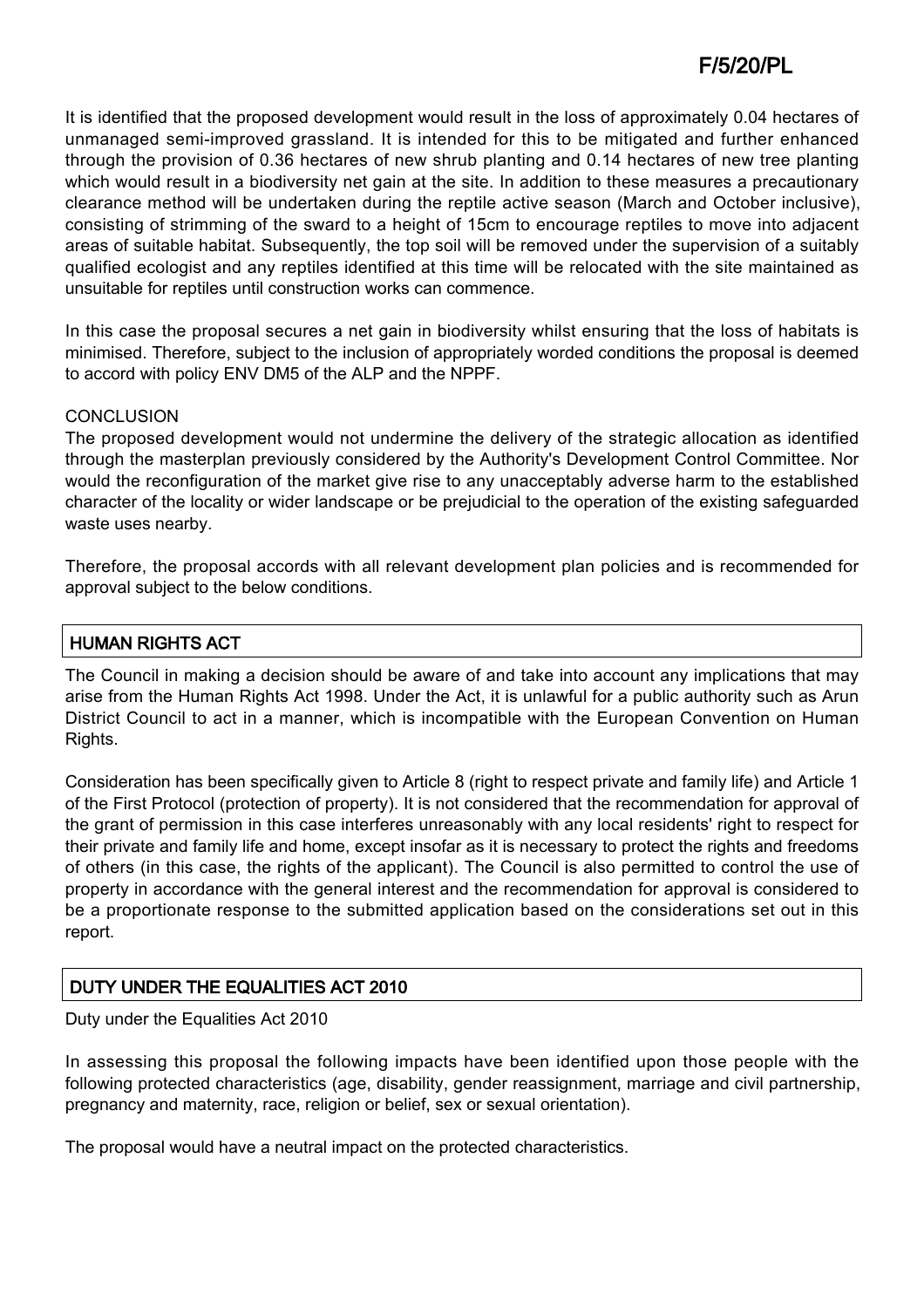## **RECOMMENDATION**

#### APPROVE CONDITIONALLY

1 The development hereby permitted shall be begun before the expiration of 3 years from the date of this permission.

> Reason: To comply with Section 91 of the Town and Country Planning Act 1990 (as amended).

- 2 The development hereby approved shall be carried out in accordance with the following approved plans:
	- Market Site Boundary Plan 23885 RG-M-108G
	- Proposed Site Plan 23885 RG-M-118F
	- Market Operation Diagram 23885 RG-M-116E
	- Tree Protection Plan 18189-BT6
	- Ford Market and Car Boot Parking Access Arrangements ITB13091-GA-036 Rev E

Reason: For the avoidance of doubt and in the interests of amenity and the environment in accordance with policy D DM1 of the Arun Local Plan.

- 3 No development shall commence until a Construction Management Plan has been submitted to and approved in writing by the Local Planning Authority. Thereafter the approved Plan shall be implemented and adhered to throughout the entire construction period. The Plan shall provide details as appropriate but not necessarily be restricted to the following matters,
	- the anticipated number, frequency and types of vehicles used during construction,
	- the method of access and routing of vehicles during construction,
	- the parking of vehicles by site operatives and visitors,
	- the loading and unloading of plant, materials and waste,
	- the storage of plant and materials used in construction of the development,

- the erection and maintenance of security hoarding,

- the provision of wheel washing facilities and other works required to mitigate the impact of construction upon the public highway (including the provision of temporary Traffic Regulation Orders),

- details of public engagement both prior to and during construction works.

- details of measures to protect the soil resource of the overflow car park.

Reason: In the interests of highway safety and the amenities of the area in accordance with policy TSP1 of the Arun Local Plan. It is considered necessary for this to be a precommencement condition in order to ensure that measures are in place to mitigate the impacts of construction prior to development taking place.

4 No development shall take place before a scheme has been submitted to and approved in writing by the Local Planning Authority, which specifies the provision to be made for the control of noise emanating from the site. Thereafter, the use of the proposed development shall not commence until the approved scheme has been fully implemented.

Reason: To protect the amenity of local residents in accordance with policy QE DM1 of the Adopted Arun Local Plan 2011 - 2031. It is considered necessary for this to be a precommencement condition to ensure that the development does not adversely impact upon the amenity of nearby uses and property during construction.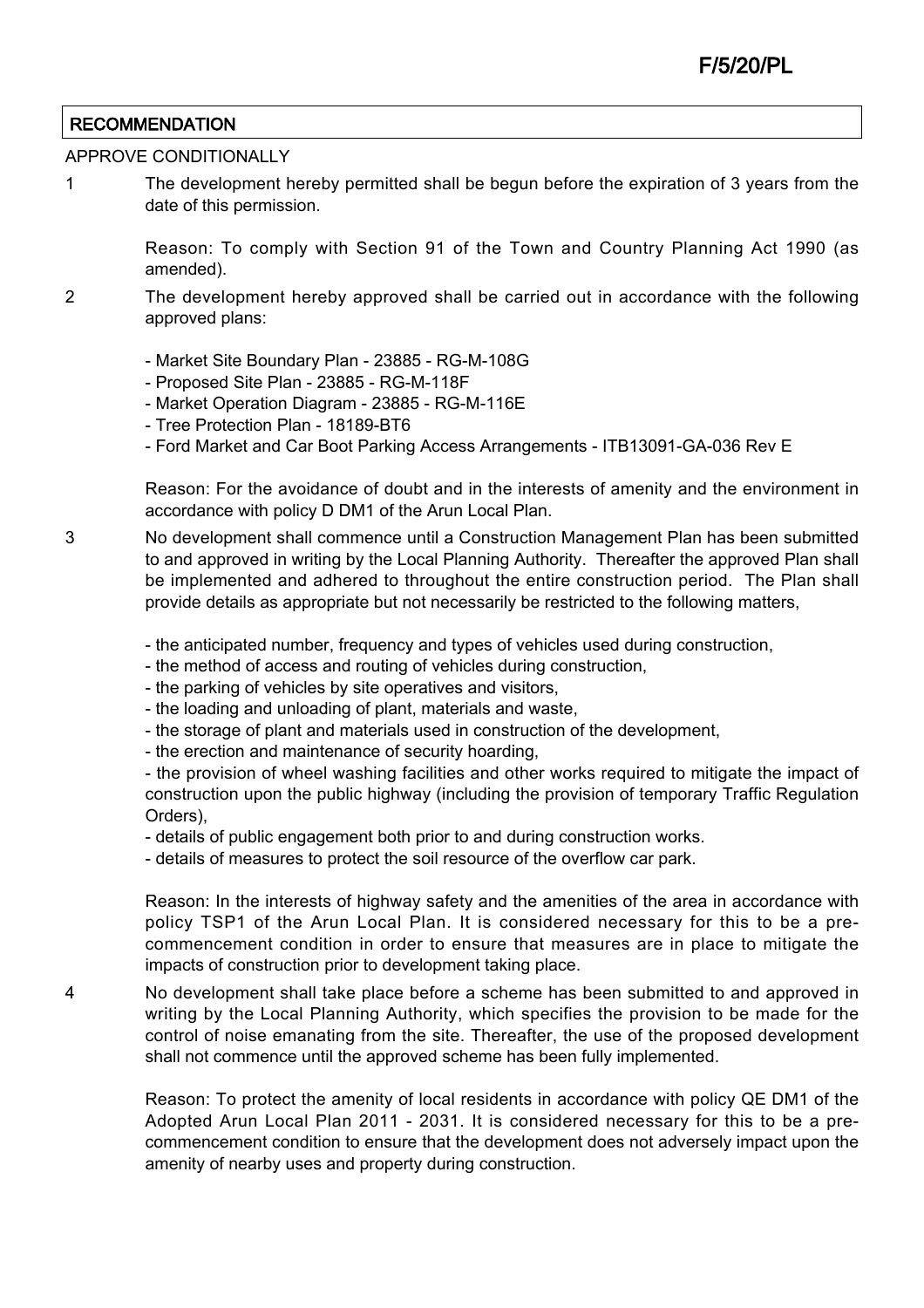5 The development hereby approved shall not be commenced until there has been submitted to, and approved by, the Local Planning Authority, a landscaping scheme including details of hard and soft landscaping and details of existing trees and hedgerows to be retained, together with measures for their protection during the course of the development. The approved details of the landscaping shall be carried out in the first planting and seeding season, following the completion of the development, and any trees or plants which, within a period of five years from the completion of development, die, are removed or become seriously damaged or diseased, shall be replaced in the next planting season with others of similar size and species, unless the Local Planning Authority gives written consent to any variation.'

> Reason: In the interests of amenity and of the environment of the development in accordance with policy D DM1 of the Arun Local Plan. It is considered necessary for this to be a precommencement condition to ensure that the tree intended for retention on the site are adequately protected during development.

6 No development shall commence until the applicant has secured the implementation of a programme of archaeological work in accordance with a written scheme of investigation which has been submitted by the applicant and approved by the Local Planning Authority.

> Reason: The site is of archaeological significance in accordance with Arun Local Plan Policy HER DM6. It is considered necessary for this to be a pre-commencement condition to ensure that archaeological interest features are adequately identified and recorded prior to the commencement of development.

7 Development shall not commence, other than works of site survey and investigation, until full details of the proposed surface water drainage scheme have been submitted to and approved in writing by the Local Planning Authority. The design should follow the hierarchy of preference for different types of surface water drainage disposal systems as set out in Approved Document H of the Building Regulations, and the recommendations of the SuDS Manual produced by CIRIA. Winter groundwater monitoring to establish highest annual ground water levels and winter Percolation testing to BRE 365, or similar approved, will be required to support the design of any Infiltration drainage. No part of the overflow carpark shall be brought into use until the complete surface water drainage system serving that part of the site is in use and has been implemented in accordance with the agreed details and the details so agreed shall be maintained in good working order in perpetuity.

> Reason: To ensure that the proposed development is satisfactorily drained in accordance with policies W SP1, W DM1, W DM2 and W DM3 of the Arun Local Plan. This is required to be a pre-commencement condition because it is necessary to implement the surface water drainage system prior to commencing any building works.

8 Immediately following implementation of the approved surface water drainage system and prior to the overflow car park bring brought into use, the developer/applicant shall provide the local planning authority with as-built drawings of the implemented scheme together with a completion report prepared by an independent engineer that confirms that the scheme was built in accordance with the approved drawing/s and is fit for purpose. The scheme shall thereafter be maintained in perpetuity.

> Reason: To ensure that the proposed development is satisfactorily drained in accordance with policies W SP1,W DM1, W DM2 and W DM3 of the Arun Local Plan.

9 Prior to the overflow carpark and new footway being brought into use the mitigation and enhancements as proposed within section 5 of the Ecological Impact Assessment Report (2019) as provided by ECOSA, shall be implemented in its entirety including: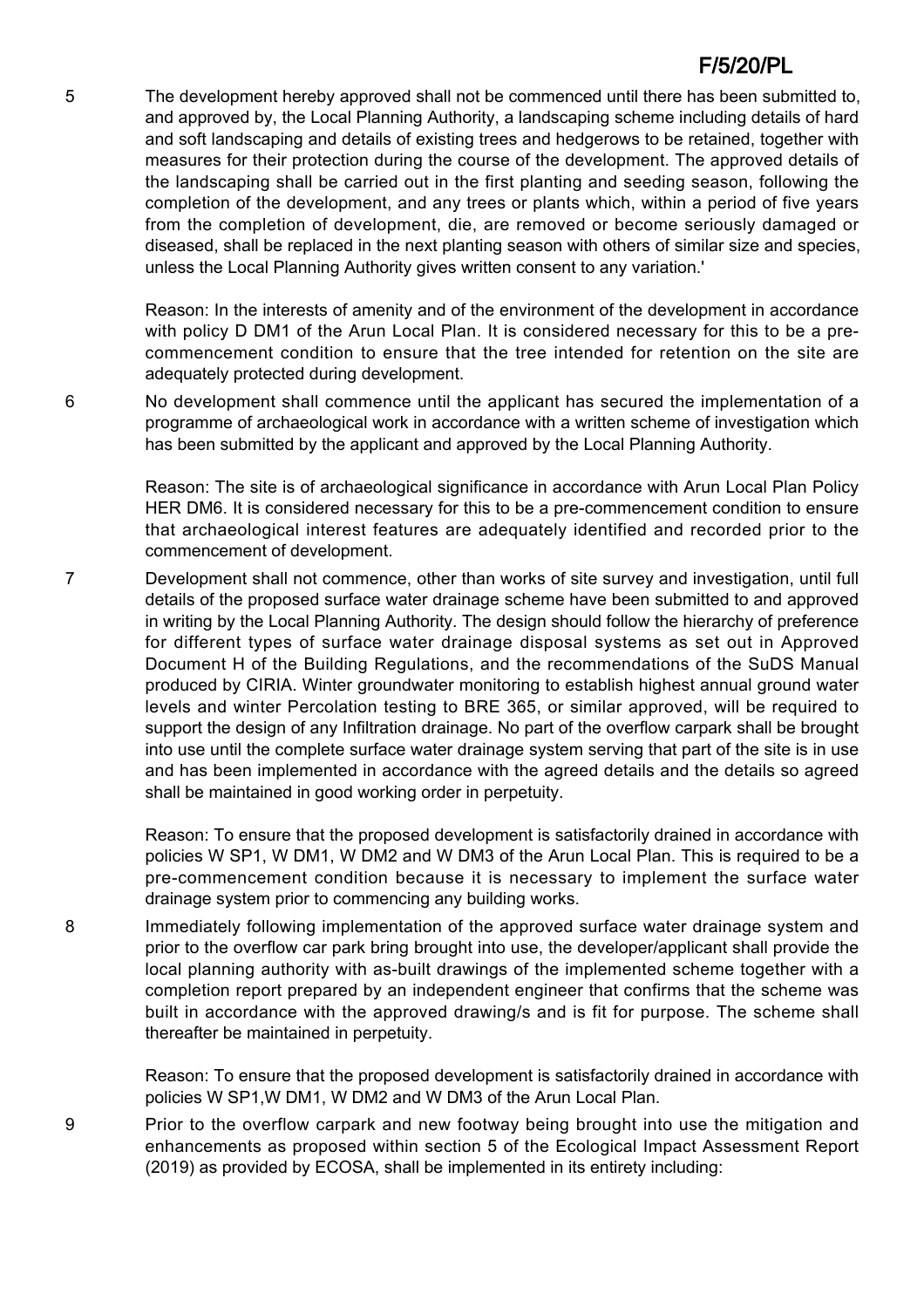·New tree planting of 0.14 hectares and 0.36 hectares of shrub planting to comprise a diverse mix of native species;

·No works to the on-site buildings and no external lighting;

·Precautionary clearance of grassland to minimise impacts on reptiles;

·Hibernation features for reptiles within new planting; and

·Off-site compensatory habitat for reptiles.

Reason: This condition is necessary to ensure the protection of wildlife and supporting habitat and secure opportunities for the enhancement of the nature conservation value of the site in line with national guidance and Policy ENV SP1 and ENV DM5 of the Arun Local Plan.

10 Prior to the commencement of the development hereby permitted an updated reptile survey and mitigation strategy, including the site for the off-site compensatory habitat for reptiles shall be submitted to and approved in writing by the Local Planning Authority.

Reason: The Ecological Impact Assessment (2019) submitted in support of the application identifies that "the mobility of animals means that updated surveys will be required, particularly where development does not commence within 12 months of the survey". Therefore, given the reptile survey submitted in support of the application was undertaken in Summer 2018 this needs to be reviewed. It is considered necessary for this to be a pre-commencement condition to ensure that appropriate compensatory habitats and mitigation is provided to offset the developments impact.

11 Prior to the overflow carpark hereby permitted being brought into use the safety measures identified on drawing 'Ford Market and Car Boot Parking Access Arrangements - ITB13091- GA-036 Rev E' shall be implemented in full.

Reason: In the interests of pedestrian safety in accordance with policy T SP1 of the Arun Local Plan.

12 The market shall be in operation only on Thursdays, Saturdays and Sundays and on no other days of the week. The market shall be in operate for the following sales on each day:

Thursday - Car boot sale only. Saturday - Car boot sale and farmers' market only. Sunday - Car boot sale and market only.

Reason: In the interests of amenity and highway safety in accordance with policies D DM1 and T SP1 of the Arun Local Plan.

13 No vehicular traffic will access the market prior to 4am and there will be no access to the market trading area prior to 6.30am. Trading will be restricted to the following times:

Thursday - 7.30am and 3.00pm. Saturday - 7.30am and 3.00pm. Sunday - 8.30am and 3.00pm.

All vehicles must be removed from the site by no later than 4.30pm on Thursday, Saturday and Sunday.

Reason: In the interests of residential amenity and highway safety in accordance with policies D DM1, QE SP1 and T SP1 of the Arun Local Plan.

14 The total number of stalls at the site shall not exceed 200 and no more than 250 cars present within the trading market enclosure at any one time.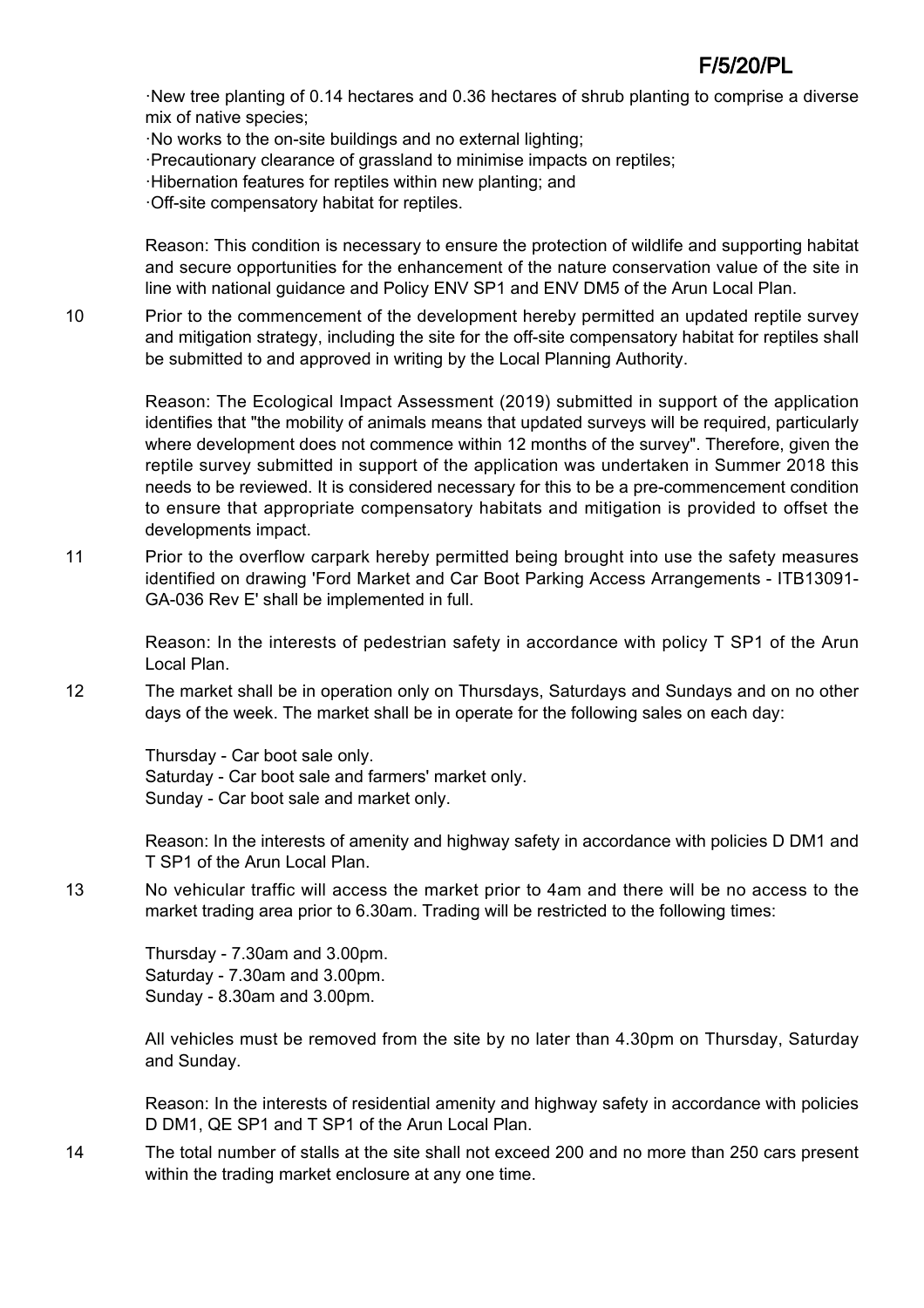Reason: In the interests of amenity in accordance with policies D DM1 and QE SP1 of the Arun Local Plan.

15 No external lighting shall be installed until details have been submitted to and approved in writing by the Local Planning Authority. This submission shall include a layout plan with beam orientation and a schedule of proposed light equipment (luminaire type, mounting height, aiming angles and luminaire profiles). The approved scheme shall be installed, fully assessed by a competent individual when operational to ensure no light creep/bleed, maintained and operated in accordance with the approved details unless the Local Planning Authority gives its written consent to the variation.

Reason: To protect the appearance of the area/the environment and wildlife/local residents from light pollution.

16 Prior to commencement of the development, a scheme for the provision of facilities to enable the charging of electric vehicles to serve the approved development shall be submitted to the local planning authority for approval and thereafter implemented in accordance with the approved details and the charge points shall thereafter be retained and maintained in good working conditions.

Reason: New petrol and diesel cars/vans will not be sold beyond 2040, and to mitigate against any potential adverse impact of the development on air quality, in accordance with policy QE DM3 (c) of the Arun Local Plan, the Arun District Council Electric Vehicle Infrastructure Study (November 2017) and the National Planning Policy Framework (NPPF). It is considered necessary for this to be a pre-commencement condition to ensure that infrastructure is installed prior to the commencement of the use hereby permitted.

17 No construction / demolition activities shall take place, other than between 08:00 to 18:00 hours (Monday to Friday) and 08:00 to 13:00 hours (Saturday) with no noisy work on Sunday or Bank/Public Holidays.

Reason: To protect the amenity of local residents in accordance with Policy QE SP1 of the Adopted Local Plan 2011 - 2031.

18 No sounds reproduction or amplification equipment (including Public Address (PA) systems, tannoys or loudspeakers, etc.) which is audible outside the site boundary shall be installed or operated on the site.

Reason: To protect the amenity of local residents in accordance with Policy QE DM1 of the Adopted Arun Local Plan 2011 -2031.

19 Prior to the closure of the western access from Yapton Road details of the pedestrian and emergency access to the site shall be submitted to and approved in writing by the Local Planning Authority and the details so approved shall be fully implemented within 2 months of the closure of the western access.

Reason: In the interest of highway safety in accordance with policy T SP1 and the National Planning Policy Framework (NPPF).

20 The total number of parking spaces on site shall not exceed 2,000. The eastern arm of the runway and associated parking spaces as well as the overflow car park shall be used solely for the parking of vehicles and for no other purpose associated with the operation of the market.

Reason: In the interests of highway safety in accordance with policy T SP1 and the National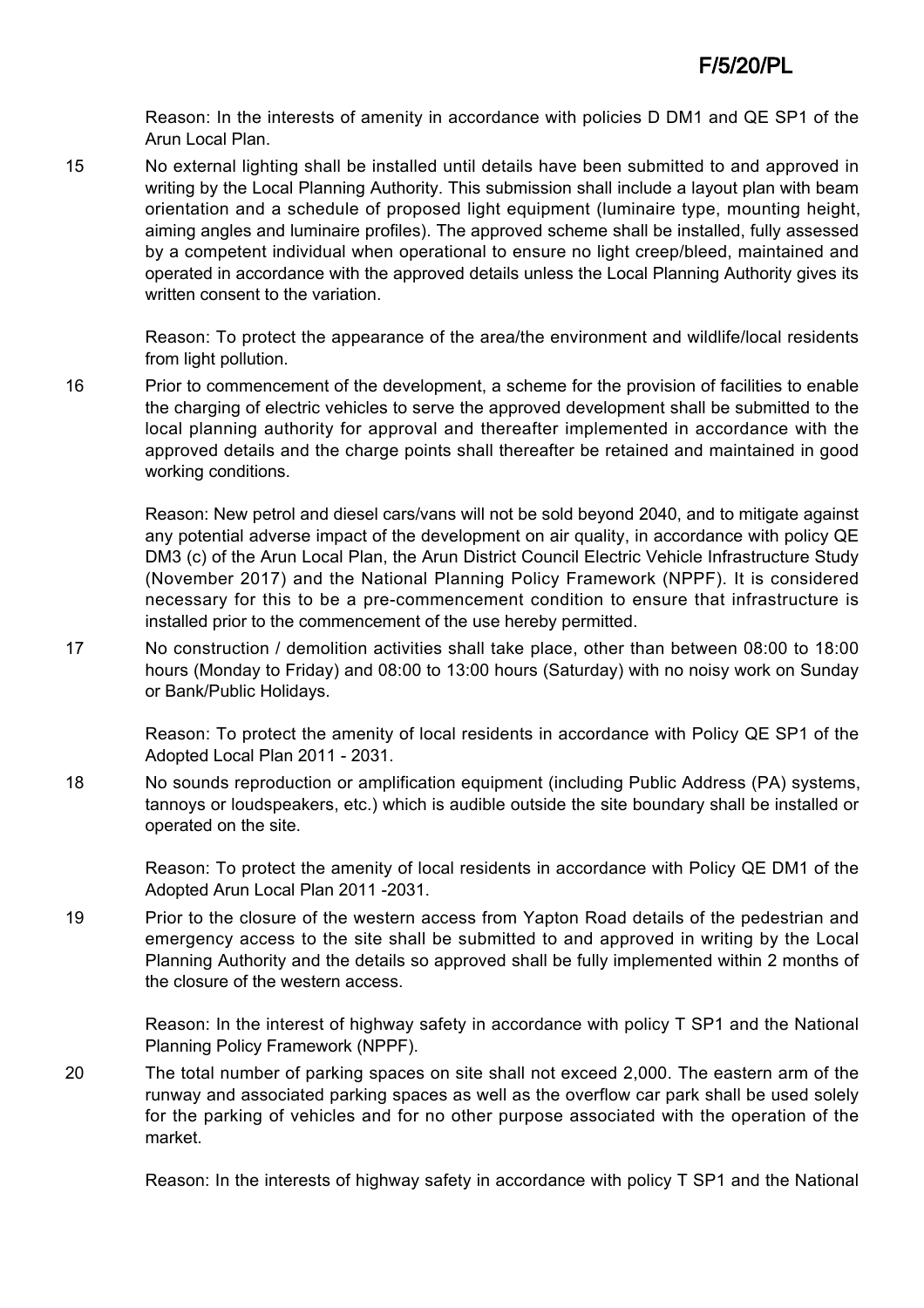Planning Policy Framework (NPPF).

21 INFORMATIVE: Infiltration rates for soakage structures are to be based on percolation tests undertaken in the winter period and at the location and depth of the proposed structures. The percolation tests must be carried out in accordance with BRE365, CIRIA R156 or a similar approved method and cater for the 1 in 10 year storm event plus 40% on stored volumes/rainfall intensity (allowance for climate change) between the invert of the entry pipe to the soakaway, and the base of the structure. It must also have provision to ensure that there is capacity in the system to contain below ground level the 1 in 100 year storm event plus 40% on stored volumes/rainfall intensity. Adequate freeboard must be provided between the base of the soakaway structure and the highest recorded annual groundwater level identified in that location. Any SuDS or soakaway design must include adequate groundwater monitoring data to determine the highest winter groundwater table in support of the design. The applicant is advised to discuss the extent of groundwater monitoring with the Council's Engineers.

> Supplementary guidance notes regarding surface water drainage are located at https://www.arun.gov.uk/drainage-planning-consultations on Arun District Council's website. A surface water drainage checklist is available on Arun District Council's website, this should be submitted with a Discharge of Conditions Application.

- 22 INFORMATIVE: The applicant should note that under Part 1 of the Wildlife and Countryside Act 1981, with only a few exceptions, it is an offence for any person to intentionally take, damage or destroy the nest of any wild birds while the nest is in use or being built. Birds nest between March and September and therefore removal of dense bushes, ivy or trees or parts of trees etc. during this period could lead to an offence under the act.
- 23 INFORMATIVE: This notice does not give authority to destroy or damage a bat roost or disturb a bat. Bat species are protected under Section 39 of the 1994 Conservation (Natural Habitats etc ) Regulations (as amended), the 1981 Wildlife and Countryside Act (as amended) and the 2000 Countryside and Rights of Way Act. It is illegal to damage or destroy any bat roost, whether occupied or not, or disturb or harm a bat. If you are aware that bats roost in a tree(s) for which work is planned, you should take further advice from Natural England (via the Bat Conservation Trust on 0345 1300228) or an ecological consultant before you start. If bats are discovered during the work, you must stop immediately and contact Natural England before continuing.
- 24 INFORMATIVE: The applicant is advised that the erection of temporary signage should be agreed with the Local Traffic Engineer prior to any signage being installed. The applicant should be aware that a charge will be applied for this service.

# BACKGROUND PAPERS

[The documents relating to this application can be viewed on the Arun District Council website by going](http://www1.arun.gov.uk/planrec/index.cfm?tpkey=eOcella&user_key_1=F/5/20/PL&keyscheme=planning) [to https://www.arun.gov.uk/weekly-lists and entering the application reference or directly by clicking on](http://www1.arun.gov.uk/planrec/index.cfm?tpkey=eOcella&user_key_1=F/5/20/PL&keyscheme=planning) [this link.](http://www1.arun.gov.uk/planrec/index.cfm?tpkey=eOcella&user_key_1=F/5/20/PL&keyscheme=planning)